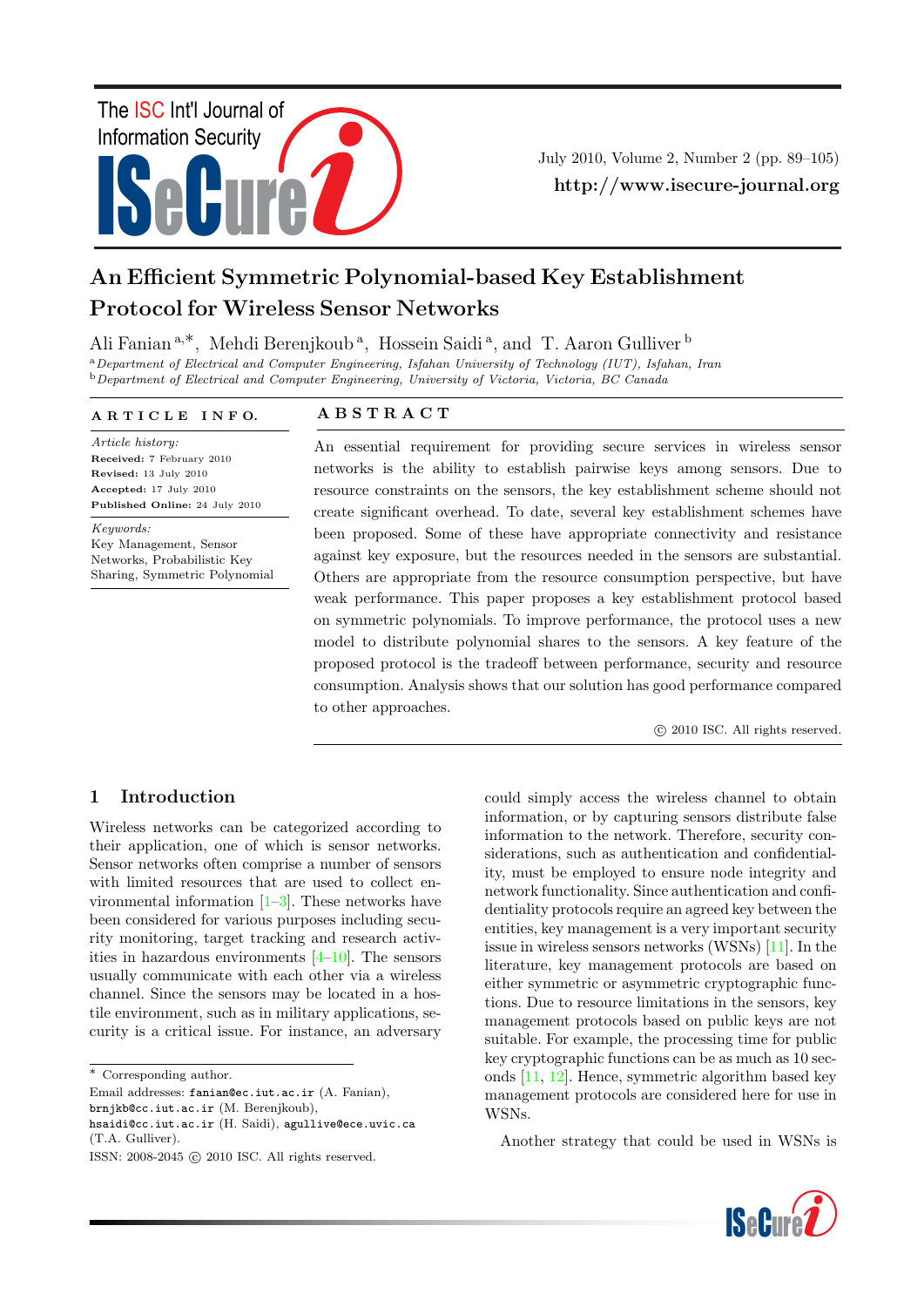an online key management center via an access point. Unfortunately, this approach causes rather high overhead to establish shared keys between sensors [\[13\]](#page-14-6). A more promising method is to pre-distribute key material among the sensors, which can result in low cost key establishment in WSNs. In this regard, various schemes have been proposed  $[7-10, 13-33]$  $[7-10, 13-33]$  $[7-10, 13-33]$  $[7-10, 13-33]$ , but they can result in security or efficiency problems. Some of these protocols attempt to increase the efficiency of the key management by using deployment knowledge in the pre-deployment phase to classify the sensors into groups for the distribution of secret information. To increase connectivity and reduce the overhead between sensors, nodes in neighboring cells can have correlated secret information in order to easily establish a common key.

To develop a high performance key management protocol, factors such as processing overhead, resource consumption, connectivity and resilience against compromised sensors should be considered. However, some of these goals are contradictory [\[13,](#page-14-6) [33\]](#page-15-0). For example increasing network connectivity increases sensor memory requirements. Hence, some approaches having proper connectivity use a great deal of memory and processing power. Others use less memory but have low connectivity.

In this paper, an efficient Symmetric polynomial based Key Establishment Protocol (SKEP) is proposed which uses deployment knowledge in the predistribution phase, and employs a new model for distributing secret information. The goal is to achieve proper connectivity and security while conserving resources. This protocol includes the following:

- Partitioning the network area into hexagonal cells and allocating a subset of sensors to each cell.
- Use of a new model to distribute secret information among the sensors in each group. A group includes all sensors belonging to a cell and some sensors from neighboring cells.
- Producing a common key directly between members of each group using symmetric polynomials.
- Producing a common key indirectly among sensors belonging to different groups using a suitable intermediate sensor.
- Efficient identification of suitable intermediate sensors to produce an indirect key based on predistributed information.
- Perfect security with acceptable memory usage and connectivity.

The rest of the paper is organized as follows. Section 2 reviews current key management protocols used in WSNs. Details of our key establishment protocol are given in Section 3. Performance evaluation and secu-



rity analysis of the proposed protocol are presented in Section 4. Finally, some conclusions are given in Section 5.

# 2 Related Work

Due to resource constraints in sensors, key management is not an easy task. Significant research has been done in this regard in an attempt to efficiently establish common keys between sensors. Besagni [\[34\]](#page-15-1) proposed a simple scheme for key management in WSNs. In this approach, one pre-loaded key is shared among all nodes. Afterwards, all sensors can encrypt or decrypt data between them. Due to its simplicity, this method is very efficient in terms of memory usage and processing overhead, but it presents a serious security problem. If even one of the sensors is captured by an adversary, the security of the entire network will be compromised. At the other extreme, independent pair-wise keys can be established between each pair of sensors. Hence for a network with  $N$  sensors, each sensor  $S_i$ ,  $1 \leq i \leq N$ , must store  $N-1$  keys from a total of  $N(N-1)/2$  keys. Although, this method provides complete security for an uncompromised sensor against any compromised sensors, it requires a large amount of memory in each sensor, particularly in large scale WSNs.

In the literature, key management protocols based on deployment methods are divided into two groups. In the first group, uniform deployment is used to distribute sensors. In the second group, the deployment is non-uniform. We next review related work which considers these key management protocols for WSNs.

#### 2.1 Uniform Deployment Model

Eschenauer et al. [\[15\]](#page-14-8) proposed a random key predistribution scheme for WSNs. In this approach, some keys from a large key-pool are selected randomly before deployment and with their identifiers are stored in the sensors. After deployment, with some probability they can establish a key between each other. If there is no common key between two sensors, a common key can be generated through an intermediate node which has common keys with both. In this method, the size of the key-pool  $S$  is an important parameter for network connectivity and security. As S grows, connectivity decreases, but security increases. Due to the distribution of random keys, it is possible that a common key cannot be established between every pair of sensors. Chan [\[14\]](#page-14-9) proposed a key management protocol which requires that a pair of sensors have at least Q common keys for key establishment. Due to the need for these keys, the probability of establishing a common key between sensors is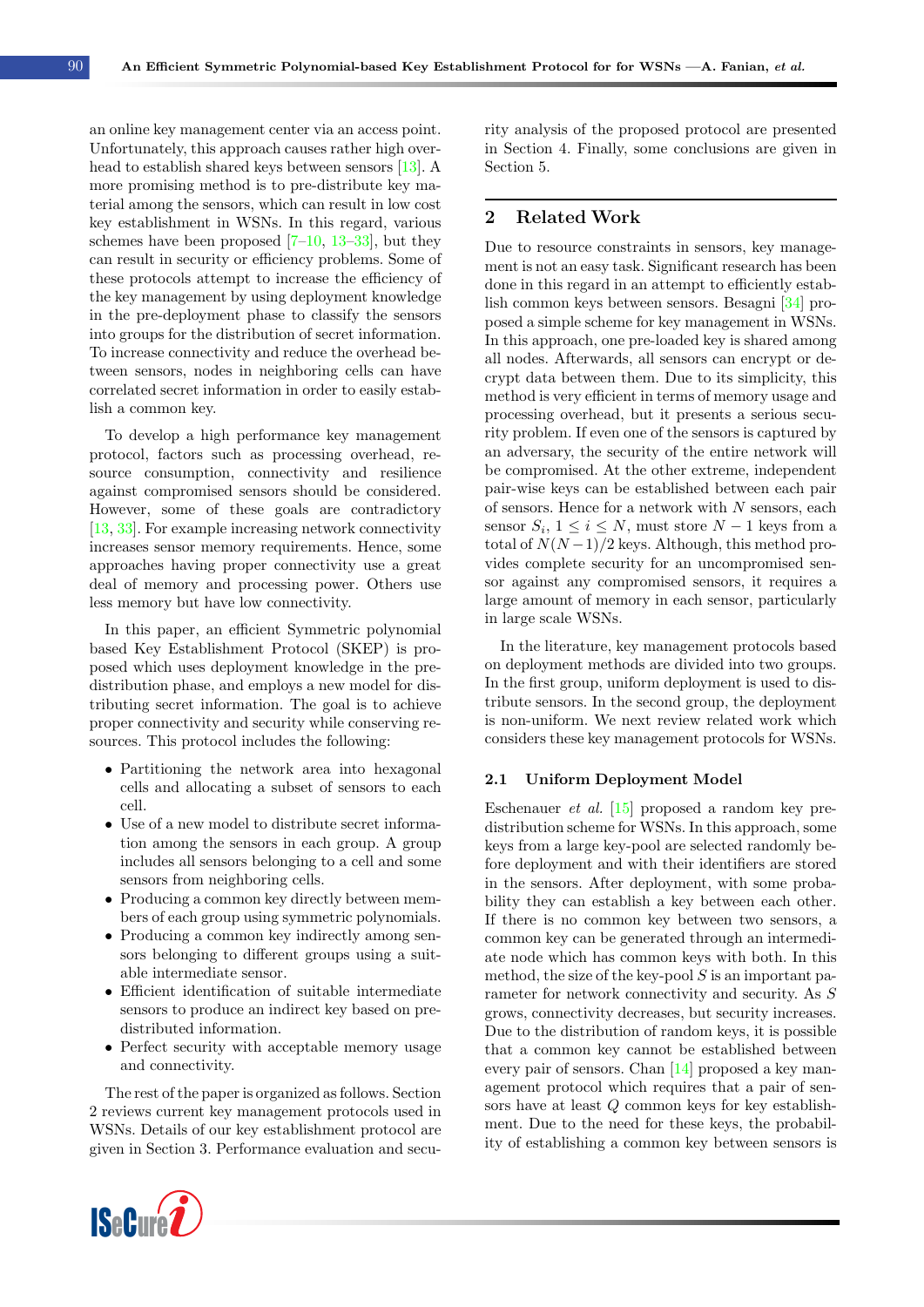reduced with this protocol. Thus, from the aspect of security, this scheme is better than the previous one, but the probability of producing a common key between two sensors is decreased. Zhou [\[35\]](#page-15-2) proposed a key management protocol based on symmetric polynomials. In this scheme, a t-degree  $(K + 1)$ -variate symmetric polynomial is employed and  $K$  credentials are selected for each sensor. Then, the sensor polynomial share is computed using these credentials and the polynomial, and the share and credentials are stored in the sensor. If the credentials of two sensors differ in only one dimension, they can produce a common key. Liu [\[16,](#page-14-10) [24\]](#page-15-3) proposed another key management protocol based on symmetric polynomials. In this method, a grid based model is used to distribute and calculate the sensor polynomial share. The N sensors in the network form an  $m \times m$  matrix  $(N = m^2)$ . For each row and column of this matrix a t-degree bivariate symmetric polynomial is selected. A sensor in position  $(i, j)$  of the matrix computes polynomial shares  $f_j^c(x, j)$  and  $f_i^r(i, y)$  from symmetric polynomials  $f_j^{\tilde{c}}(x, y)$  and  $f_i^{\tilde{c}}(x, y)$ . Therefore, if two sensors are in the same row or column, they can compute a common key directly. Otherwise, they must use other sensors to compute a common key. Note that with this method, sensor deployment does not follow the polynomial share distribution model [\[24\]](#page-15-3), and it assumes that sensors are uniformly distributed in the network. Other schemes which use symmetric polynomials for key management are given in [\[16,](#page-14-10) [18,](#page-14-11) [24,](#page-15-3) [36\]](#page-15-4).

#### 2.2 Non-uniform Deployment Model

Deployment knowledge can be used to improve key management performance in WSNs. In [\[22,](#page-15-5) [33\]](#page-15-0), it is shown that if this knowledge is used before deployment, the efficiency of the protocol can be increased. Du et al. [\[22\]](#page-15-5) proposed a key management protocol based on [\[15\]](#page-14-8), which uses deployment knowledge during key distribution. Deployment was modeled using a Gaussian probability distribution function (pdf). On the other hand, methods which do not use deployment knowledge typically use a uniform pdf for the node distribution. In [\[22\]](#page-15-5) the network area is divided into square cells and each cell is associated with one group of the sensors. The key-pool is divided into sub-key-pools, equal to the number of cells, such that each sub-key-pool has some keys which are correlated with neighboring sub-key-pools.  $G(i, j)$  is defined as the sub-key-pool of cell  $(i, j)$ . Each sensor in a cell stores  $m$  keys which are randomly selected from the associated sub-key-pool. Using deployment knowledge allows the selection of random keys from a smaller sub-key-pool. This can improve the protocol performance especially in large scale networks. In addition, if some sensors are compromised, other sen-

sors have greater security than with the approach in [\[15\]](#page-14-8). However, there are still some problems in producing common keys between sensors. Zhou et al. [\[32\]](#page-15-6) proposed another key management protocol called LAKE which is based on a symmetric polynomial and deployment knowledge. Similarly in this scheme, the network is divided into square cells and each cell is associated with a group of sensors. The polynomial in this method is a t-degree tri-variate symmetric polynomial. Each sensor in this protocol has credentials  $(n_1, n_2)$ , where  $n_1$  represents the cell identity and  $n_2$ represents the sensor identity. Based on these credentials, a polynomial share is calculated for each sensor and stored on it. After deployment, sensors that have one mismatch in their credentials can directly compute a common key. So, in this scheme all sensors belonging to a cell can establish common key to each other directly. However, only two specific sensors belonging to different cells can establish common key to each other directly. Lin et al. [\[18\]](#page-14-11) proposed another key management protocol called LPBK in which the network area is also divided into square cells. Each cell has a specific symmetric polynomial which is used to compute a polynomial share for the sensors in the cell and four adjacent (vertical and horizontal) cells. In this scheme, a sensor must store five polynomial shares in its memory.

Yu *et al.* [\[13\]](#page-14-6) proposed another key management protocol based on the approach by Blom [\[37\]](#page-15-7). Blom developed a key establishment protocol that allows each pair of nodes to establish a common key. With this scheme, if no more than  $t$  nodes are compromised, all common keys of the uncompromised nodes remain secure. A  $(t + 1) \times N$  matrix G is defined as public information where  $N$  is the size of the network. During the key generation phase, the key management server creates a random  $(t + 1) \times (t + 1)$  symmetric matrix, D, for each group which must be secret. In the Yu *et al.* protocol  $[13]$ , the network area is divided into hexagonal cells and the associated  $G$  and  $D$  matrices are stored in the sensors based on deployment knowledge. The matrices are assigned to cells so that a confidential exclusive matrix, called  $A_i$  (equivalent to matrix D in the Blom method), is allocated to each cell. The sensors in each cell are given a row from the corresponding matrix  $A_i$ . Hence, the sensors belonging to a cell can produce a common key directly. To generate a common key between sensors in different cells, another confidential matrix B is constructed for use by sensors in neighboring cells. To allocate these matrices, two parameters  $b$  and  $w$  are defined where b indicates the number of B matrices allocated to a group and w indicates the maximum number of rows selected by each sensor from this allocation. The analysis in [\[13\]](#page-14-6) shows that the best results are obtained

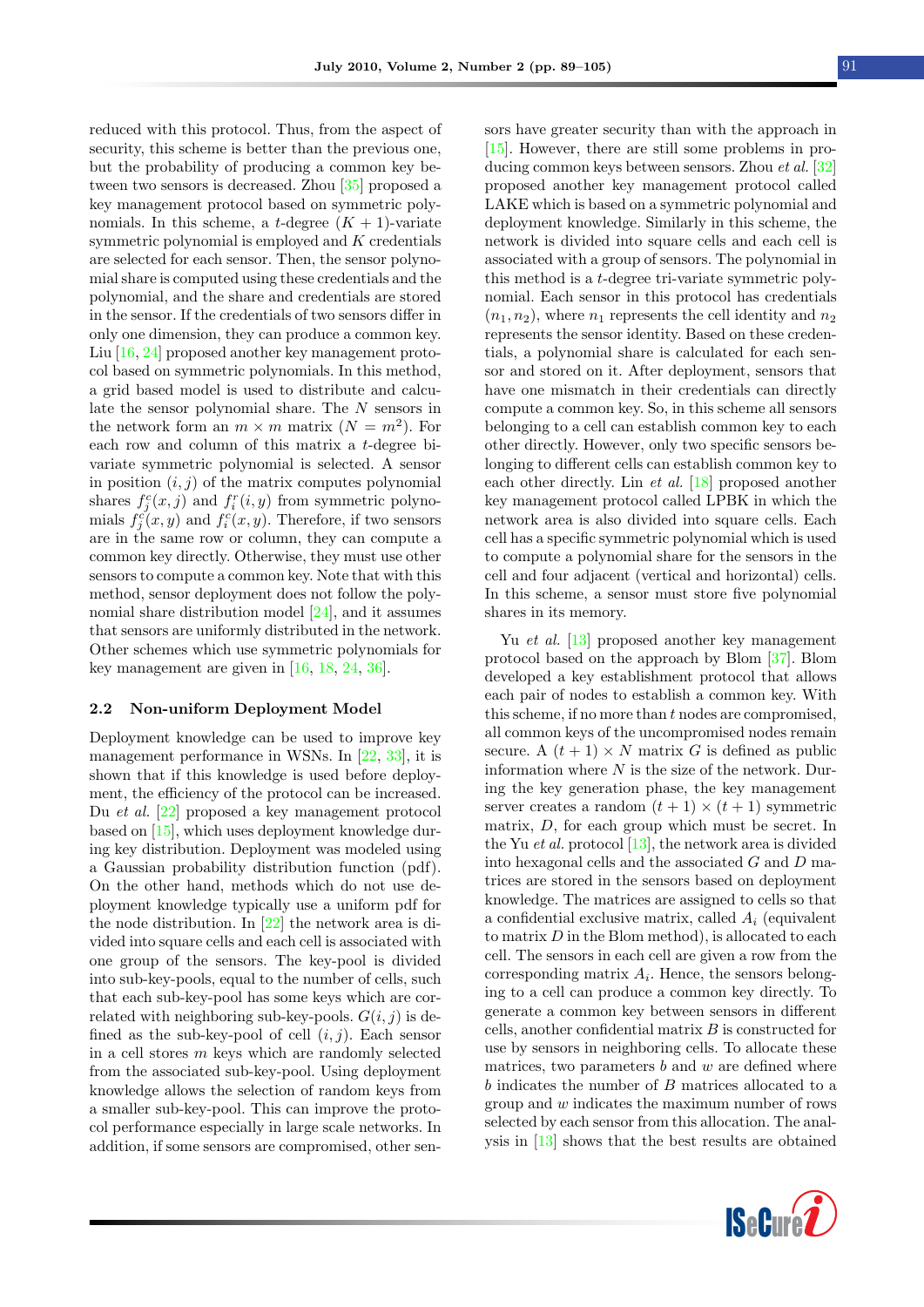with  $w = 2$  and  $b = 2$ . In this case, the cells are divided into base cells and normal cells. Base cells are not neighbors, but normal cells are neighbors with two base cells. To produce a common key between sensors in neighboring cells, a confidential matrix  $B_i$  is allocated to each base cell together with its six neighbors. The Blom scheme is used on this matrix to produce the required information for the sensors. Since each normal cell is a neighbor with two base cells, their sensors receive information from two matrices  $B_i$  and  $B_i$ . Although the connectivity of this scheme is close to one, the memory consumption is extremely high.

# 3 The Proposed Scheme

In sensor networks, in contrast to ad-hoc networks that have mobile nodes, the assumption is that sensors are static after deployment [\[13,](#page-14-6) [18,](#page-14-11) [22,](#page-15-5) [32\]](#page-15-6). In other words, after distribution in the network, the sensors are fixed at their resident points. Therefore, deployment knowledge can be quite useful in producing common keys among sensors. Moreover, in most WSN applications, a secure peer-to-peer connection between distant sensors is unnecessary [\[13,](#page-14-6) [18,](#page-14-11) [22\]](#page-15-5). Therefore, the most important goal is establishing secure connections between adjacent sensors, so knowledge of probable neighbors can be useful in key predistribution. If one can predict the adjacency of sensors in the network, a key management protocol can be developed with high efficiency and low cost. However, due to the randomness of sensor distribution, it is impossible to specify the exact location of each sensor. Knowing the probable neighbors is much more realistic. In this paper, we exploit deployment knowledge in producing key material in the pre-deployment phase. We next present a brief description of authentication based on symmetric polynomials. Then the proposed scheme, SKEP, is described in detail.

# 3.1 Authentication Using Symmetric Polynomials

A symmetric polynomial [\[35,](#page-15-2) [38,](#page-15-8) [39\]](#page-15-9) is a t-degree  $(K+$ 1)-variate polynomial defined as [\(1\)](#page-3-0).

$$
f(x_1, x_2, ..., x_{K+1}) =
$$
  
\n
$$
\sum_{i_1=0}^{t} \sum_{i_2=0}^{t} \cdots \sum_{i_{K+1}=0}^{t} (a_{i_1, i_2, ..., i_{K+1}}) x_1^{i_1} x_2^{i_2} ... x_K^{i_K} x_{K+1}^{i_{K+1}}
$$
  
\n(1)

All coefficients of the polynomial are chosen from a finite field  $F_q$ , where q is a prime integer. The polynomial  $f$  is a symmetric polynomial in the sense of [\(2\)](#page-3-1) [\[35\]](#page-15-2).



<span id="page-3-1"></span>
$$
f(x_1, x_2, \dots, x_{K+1}) = f(x_{\partial(1)}, x_{\partial(2)}, \dots, x_{\partial(K+1)})
$$
\n(2)

This means that for any permutation,  $\partial$ , we obtain the same polynomial. Every node using the symmetric polynomial based protocol takes K credentials  $(I_1, I_2, \ldots, I_K)$  from the key management center, and these are stored in memory. The key management center must also compute the polynomial shares using the node credentials and the symmetric polynomial. The coefficients  $b_i$  stored in node memory as the polynomial share are computed as in [\(3\)](#page-3-2) [\[19\]](#page-14-12).

<span id="page-3-2"></span>
$$
f_u(x_{K+1}) = f(I_1, I_2, \dots, I_K, x_{K+1}) = \sum_{i=0}^{t} b_i x_{K+1}^i
$$
\n(3)

Every pair of nodes with only one mismatch in their identities can establish a shared key. Suppose the identities of nodes  $u$  and  $v$  have one mismatch in their identities given by  $(c_1, c_2, \ldots c_{i-1}, u_i, c_{i+1}, \ldots, c_K)$ and  $(c_1, c_2, \ldots, c_{i-1}, v_i, c_{i+1}, \ldots, c_K)$ , respectively. In order to compute a shared key, node  $u$  takes  $v_i$  as the input and computes  $f_u(v_i)$ , and node v takes  $u_i$  as the input and computes  $f_v(u_i)$ . Due to the polynomial symmetry, both nodes compute the same shared key.

In [\[21\]](#page-15-10) it was shown that in order to maintain perfect security in the sensor network, the polynomial degree must satisfy [\(4\)](#page-3-3).

<span id="page-3-3"></span>
$$
\begin{cases}\n0 \le N_i - 2 \le t \\
\sum_{N_i \le \frac{K+1}{2}} K_i \le t\n\end{cases}
$$
\n $i = 1, 2, \ldots, K$ \n(4)

where  $N_i$  is the number of nodes in group i.

#### <span id="page-3-5"></span>3.2 SKEP Model

In this section, we present the network and the key generation model in SKEP.

#### <span id="page-3-4"></span>3.2.1 Network and Deployment Model

<span id="page-3-0"></span>In key management protocols based on deployment knowledge, two distinct points are defined, namely the deployment point and the resident point [\[22\]](#page-15-5). The desired sensor location is the deployment point. This point is determined before the distribution of sensors in the network. The actual location of a sensor is the resident point. It is unlikely that the resident point will be the deployment point. If the sensors are distributed from a vehicle, such as an airplane or helicopter, the distance from the deployment point to the resident point will follow a certain probability distribution (pdf). With a uniform distribution, the resident point is equally likely to be anywhere within the deployment area, and in this case no informa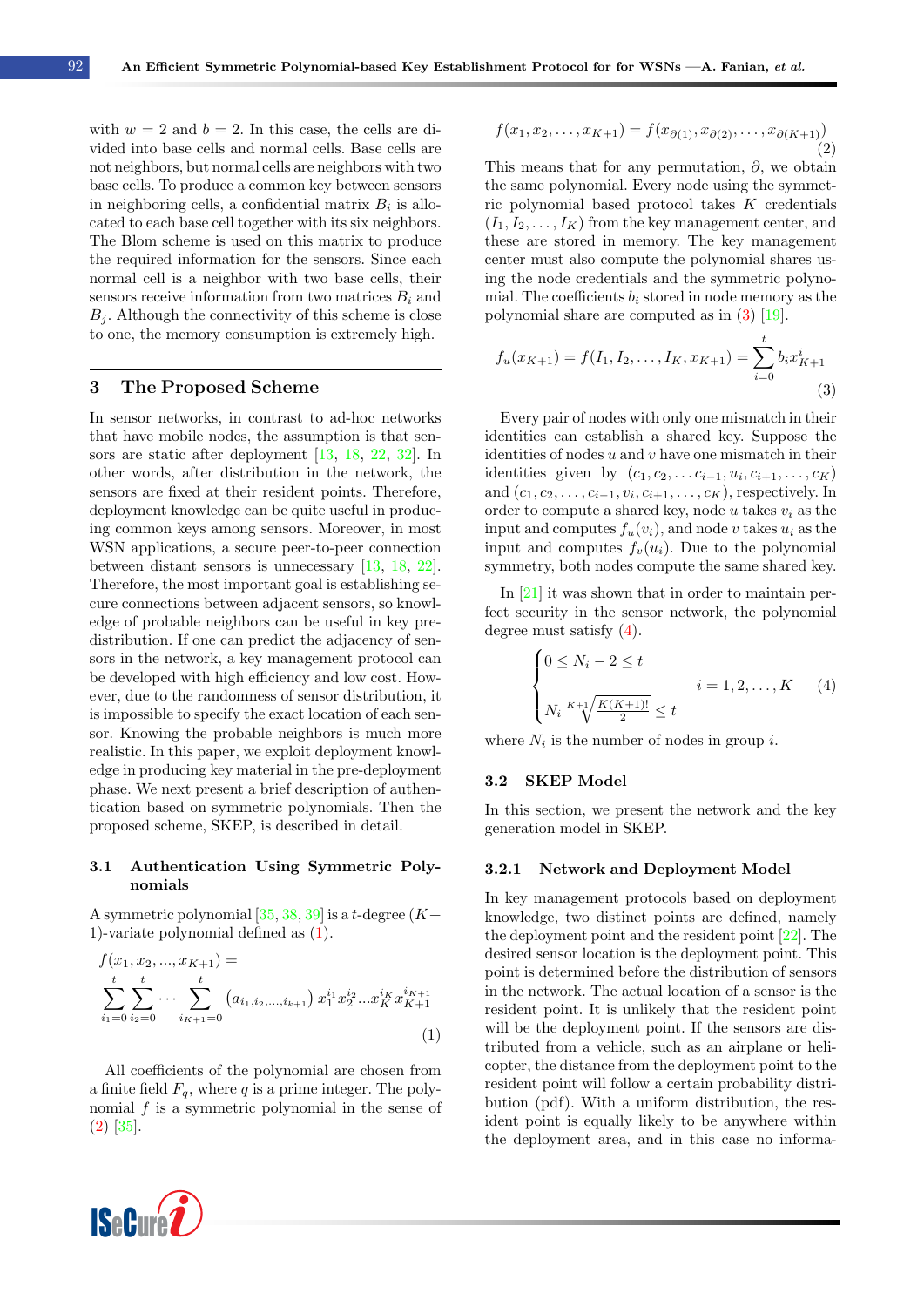tion is available. However, if the distribution is nonuniform, some information is available. For example, with a Gaussian distribution, the distance between the resident and deployment points is less than  $3\sigma$ , with probability 0.9987, where  $\sigma$  is the standard deviation [\[22\]](#page-15-5). In addition, if the distance between deployment points in two cells is more than  $6\sigma$ , there is little chance that two sensors, each belonging to one of these cells, are adjacent [\[22,](#page-15-5) [33\]](#page-15-0). Since the probability of two sensors being adjacent is almost zero if their deployment points are far apart, there is no need to allocate correlated secret information to produce a common key between them. Therefore, this model can be used to determine which sensors are likely to be close and they can be allocated appropriate information to produce a common key. All previous schemes based on deployment knowledge have used a Gaussian distribution for the sensor deployment in the network [\[13,](#page-14-6) [18,](#page-14-11) [20,](#page-14-13) [22,](#page-15-5) [27,](#page-15-11) [28,](#page-15-12) [32,](#page-15-6) [33\]](#page-15-0).

In SKEP, the network area is divided into nonoverlapping hexagonal cells, and the sensors are allocated in groups to these cells. The center of a cell is defined as the deployment point of the sensors allocated to that cell. In [\[18,](#page-14-11) [22,](#page-15-5) [32\]](#page-15-6) the network is divided into square cells, but in [\[13\]](#page-14-6) and SKEP hexagonal cells are used. As sensors are typically distributed circularly around the deployment point, using cells with a shape closer to a circle is a better approximation for protocol design. Figure [1](#page-4-0) shows the division of the network into hexagonal cells. The distance between adjacent cell deployment points is L. Each cell in SKEP has a pair of credentials  $(i, j)$  which is the cell position. Using two-dimensional Cartesian coordinates and assuming that the deployment point of cell  $C_{i,j}$  is  $(x_i, y_i)$ , the pdf of the sensor resident points can be formulated as [\(5\)](#page-4-1). litti change that two someons can be horizonic to the control of the credibility of two same is being at<br>given that the credibility of two credentials and the credibility of two credibility<br>of the small of the control of

$$
f_k^{ij}(x, y \mid k \in C_{i,j}) = f(x - x_i, y - y_j)
$$
  
= 
$$
\frac{1}{2\pi\sigma^2} e^{-\left[(x - x_i)^2 + (y - y_j)^2\right]/2\sigma^2}
$$
(5)

where  $f(x, y) = \frac{1}{2\pi\sigma^2} e^{-\left[x^2 + y^2\right]/2\sigma^2}$ .

Assuming identical pdfs for every group of sensors, we can use  $f_k(x, y \mid k \in C_{i,j})$  instead of  $f_k^{ij}(x, y \mid k$  $k \in C_{i,j}$ ). As in [\[14–](#page-14-9)[28,](#page-15-12) [32,](#page-15-6) [33\]](#page-15-0), and with SKEP it is assumed that the routing protocol delivers the transmission data to the correct destinations.

#### 3.2.2 The Key Generation Model

In SKEP, each cell has a distinct t-degree bivariate symmetric polynomial given by  $f(x_1, x_2) =$  $\sum_{i=1}^{t}$  $i_1=0$  $\sum_{i=1}^{t}$  $\sum_{i_2=0}^{\infty} a_{i_1,i_2} x_1^{i_1} x_2^{i_2}$ . Each sensor has a triplet of

<span id="page-4-0"></span>

Figure 1. A two-dimensional sensor network with adjacent deployment point distance L.

ify the deployment point of the sensor, while the last uniquely identifies each sensor in the cell. The polynomial share of a sensor,  $f_k(x)$ , can be computed from the symmetric polynomial assigned to cell  $C(i, i)$  and the sensor credential k as in [\(6\)](#page-4-2).

<span id="page-4-2"></span>
$$
f_k(x) = f_{i,j}(k, x) = \sum_{i_1=0}^t \sum_{i_2=0}^t a_{i_1, i_2} k^{i_1} x^{i_2} b_{i_2}
$$

$$
= \sum_{i_1=0}^t a_{i_1, i_2} k^{i_1}
$$
(6)

If the polynomial share of two sensors is generated from the same symmetric polynomial, these sensors can create a common key by exchanging their credentials and computing [\(7\)](#page-4-3).

<span id="page-4-3"></span>
$$
K_{ij} = f_{k_i}(k_j) = \sum_{i=0}^{t} b_{i_{i2}} k_j^{i2}
$$
  
\n
$$
K_{ji} = f_{k_j}(k_i) = \sum_{i=0}^{t} b_{j_{i2}} k_i^{i2}
$$
,  $K_{ij} = K_{ji}$  (7)

#### 3.2.3 The Threat Model

<span id="page-4-1"></span>Since a large number of sensors are distributed in WSNs, the cost of producing a sensor should not be high. Therefore, sensors are typically not tamper proof. Hence, an adversary can obtain secret information by capturing one or more sensors. By compromising some sensors, it may be possible to derive a common key between uncompromised sensors. Moreover, an adversary can eavesdrop on transmissions over wireless channels. Hence, the key management protocol should be designed so that it is resistant to these threats.

#### 3.3 Pre-distribution of Secret Information

Before distributing sensors in the network, the secret information is placed in the sensors. As mentioned in the previous section, a t-degree bi-variate symmetric polynomial is generated for each cell. A unique cre-

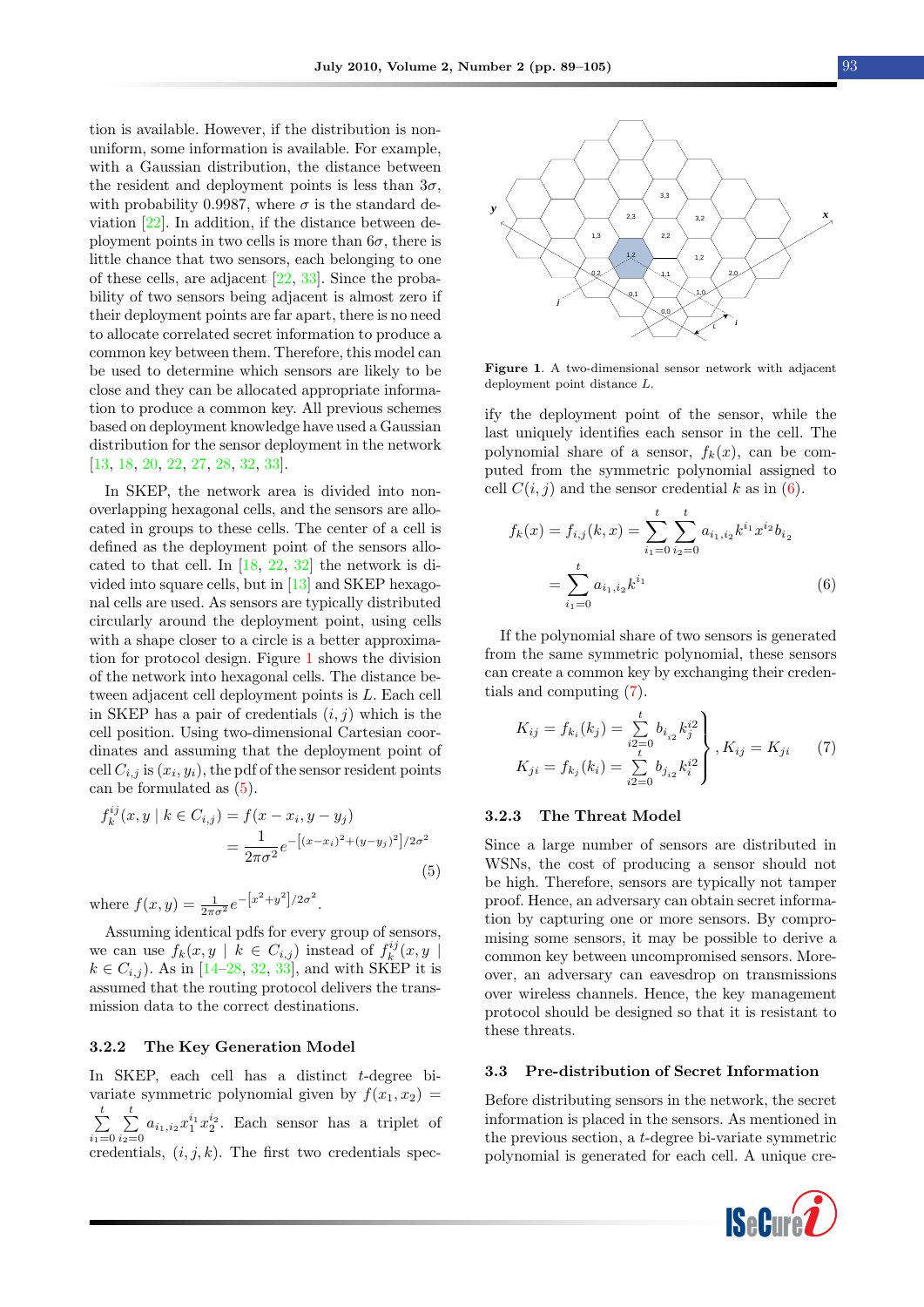<span id="page-5-0"></span>

Figure 2. Dividing a cell into six virtual regions.

dential is also assigned to each sensor in order to generate a sensor polynomial share according to [\(6\)](#page-4-2). Sensors which have a share of the same symmetric polynomial can directly generate a common key. Given the sensor distribution in the network, some sensors in neighboring cells or even non-neighboring cells can be adjacent to each other. In order to connect to the network, these sensors must be able to generate a common key. Therefore, some correlated secret information should be given to these sensors in order to generate this key. However, this should not consume a lot of sensor memory. To meet this requirement, SKEP generates a polynomial share from the symmetric polynomial allocated to each cell for a portion of the sensors in neighboring cells. The sensors containing this additional polynomial share can operate as agent nodes to indirectly generate common keys between sensors in neighboring cells. In order to generate this additional polynomial share, we divide each hexagonal cell into six virtual regions. The division of cell  $(i, j)$  into virtual regions is shown in Figure [2.](#page-5-0)

Each sensor will belong to one of these virtual regions according to its credential. After deployment, a sensor may not reside in the virtual region it is allocated to. However, each sensor can infer adjacent sensors which have a suitable polynomial share, and can also find suitable agents to generate an indirect common key with the other sensors. If the number of sensors in each cell is  $N_c$ , credentials between 1 and  $N_c/6$ will be allocated to virtual region 1 of each cell. Sensors in the other regions are allocated credentials in a sequential manner. Therefore, the symmetric polynomial allocated to each cell is used to generate a polynomial share for the sensors belonging to the cell and one sixth of the sensors from the six neighboring cells. A set of sensors containing a polynomial share from a symmetric polynomial is called group. As shown in Figure [3,](#page-5-1) group  $G(i, j)$  includes all sensors of cell  $(i, j)$ and the sensors belonging to virtual region 4 in cell  $(i + 1, j + 1)$ , virtual region 5 in cell  $(i + 1, j)$ , etc. Hence, each group includes  $2N_c$  sensors and each sensor is a member of two groups. Therefore, each sensor



<span id="page-5-1"></span>

Figure 3. The groups to which sensor  $k1$  belongs.

has two polynomial shares, one derived from its own cell and another from a neighboring cell.

#### 3.4 Indirect Key Calculation

Sensors in two distinct cells may be adjacent to each other. However, they may not be able to generate a common key directly, so a suitable agent should be used. A proper agent node is one that can directly generate a common key with both sensors. Since a number of sensors from two neighboring cells can directly generate a common key with all the sensors of both cells, one agent node suffices to generate a common key between any pair of sensors in these cells. Moreover, sensors in distinct cells a distance of no more than two cells apart can generate a common key with a maximum of two agents. Note that if the resident point distance between the agents is less than the wireless transmission range, they can communicate with each other directly; otherwise, a routing protocol is required to connect them as in [\[11–](#page-14-4)[28,](#page-15-12) [32,](#page-15-6) [33\]](#page-15-0). The performance and security of indirect common key generation is greatly affected by the number of agent nodes. In SKEP, the number of usable agents is high to ensure efficient key generation.

# 4 Security Analysis and Performance Evaluation

In this section the security analysis and performance evaluation of the proposed protocol are presented and compared with similar protocols. From Section 2, these protocols are LPBK  $[18]$ , LAKE  $[32]$ , Du et al. [\[22\]](#page-15-5) and Yu et al. [\[13\]](#page-14-6).

#### 4.1 Evaluation Metrics

We first review the metrics that will be used to compare the WSN key management schemes.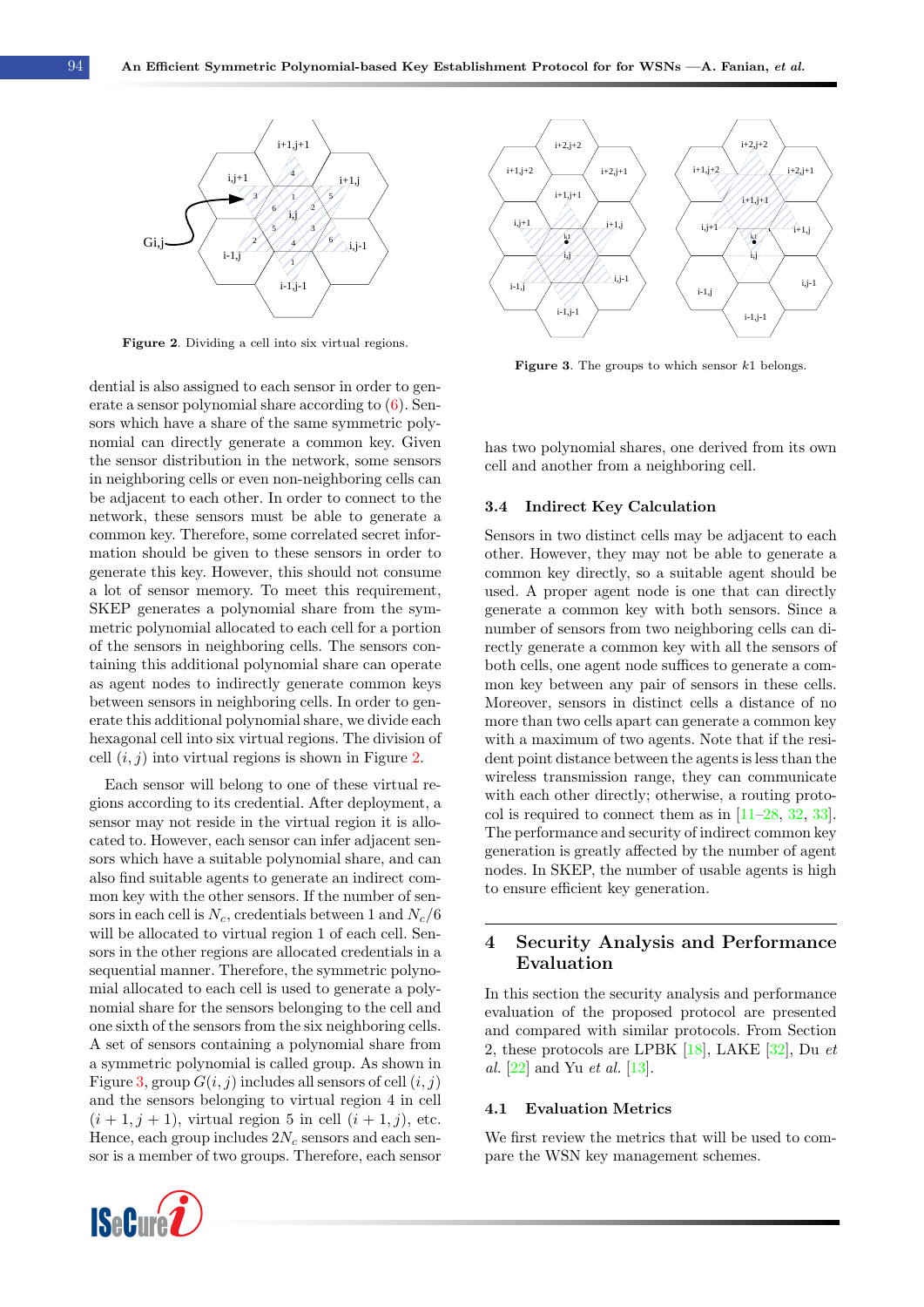#### 4.1.1 Local Connectivity

Local connectivity determines the probability of directly producing a common key between adjacent sensors. A high local connectivity indicates that adjacent sensors can generate a common key with little energy consumption. It is possible that even with high local connectivity, some sensors are isolated, and so cannot establish a common key with other sensors outside the isolated components. The mechanism used in the distribution of secret information among the sensors affects the local connectivity.

#### 4.1.2 Resilience against Node Capture

Since sensors are likely not to be tamper-proof, an adversary may be able to capture secret information through a physical attack on some sensors. Obviously, if a sensor is captured, its common key(s) with other sensors can be derived. However, the critical question is the effect of a number of compromised sensors on overall network security. Resilience is defined as the fraction of the secure links that are compromised after a certain number of nodes are captured by an adversary. In other words, the effect of capturing X sensors on the exposure of keys between uncompromised sensors.

#### 4.1.3 Memory Usage

We will calculate the required memory units for different schemes. Each memory unit can accommodate a cryptographic key in the random key pre-distribution schemes, a polynomial coefficient in the symmetric polynomial based schemes or an element of the Blom matrix in protocols based on the Blom scheme. Since sensors nodes have limited memory, low memory consumption for the keys is desirable.

#### 4.1.4 Communication Overhead

Since the probability of direct key generation between two adjacent sensors is less than one, agent sensors should be used when two adjacent sensors do not establish a common key. To evaluate the communication overhead with a key establishment protocol, we need to determine the required number of hops between two adjacent sensors. When more sensors are used, the communication overhead is higher.

#### 4.1.5 Computation Overhead

We will determine the number of computations required for each sensor to establish a direct common key. Due to resource constraints on the nodes, establishing this key should not involve a large number of computations.

#### 4.2 Network Configuration

We consider a WSN with the following parameters similar to those in [\[22\]](#page-15-5):

- The number of sensors in the network is 10,000.
- The network area is  $1000 \text{m} \times 1000 \text{m}$ .
- Sensors have a two dimensional Gaussian distribution with standard deviation  $\sigma$ .
- The wireless transmission range is 40m.
- The number of sensor in each cell is 100.

The value of  $\sigma$  depends on several factors, including the deployment height and environmental conditions such as wind. As stated in Section [3.2.1,](#page-3-4) the distance between the resident point and the deployment point of a sensor is less than  $3\sigma$  with a probability of 0.9987. Hence, if the distance between deployment points of neighboring cells is more than  $6\sigma$ , the number of sensors assigned to a cell but reside in neighboring cells will be very low. In this case, the connectivity of these cells will also be low. Note that although the distribution of sensors in each group is non-uniform, we still require that the sensors be distributed throughout the entire network with some uniformity in order to provide suitable coverage. In Figure [4,](#page-7-0) the deployment distribution of the sensors in the entire region is shown for the above parameters with four different values of  $\sigma$ . In Figure [4\(](#page-7-0)d) with  $\sigma = 60$ m, the distribution of the sensors is nearly uniform except near the boundaries. Thus we choose  $\sigma$  equal to  $0.6 \times L$ , where  $L$  is the distance between neighboring deployment points.

Since the number of sensors in each cell affects the performance, we assume that square and hexagonal cells have identical areas. This allows for a fair comparison between models, since the number of sensors in each cell is approximately equal. The relationship between the deployment point distance of two neighboring cells in grid-based  $(L_q)$  and hexagonal-based  $(L_h)$  cells is given by  $(8)$ .

<span id="page-6-0"></span>
$$
L_g = L_h \cdot \sqrt{\frac{\sqrt{3}}{2}} \tag{8}
$$

#### 4.3 Local Connectivity

As mentioned previously, local connectivity is defined as the probability of direct key generation between two adjacent sensors. In SKEP, due to the polynomial share generation mechanism, the probability of key generation between adjacent sensors in the same cell,  $P_{L,C}$ , is equal to one. In addition, some sensors can directly generate a common key with adjacent sensors in a neighboring cell. Since the resident point of a sensor may differ from its deployment point, we must compute the probability of generating a com-

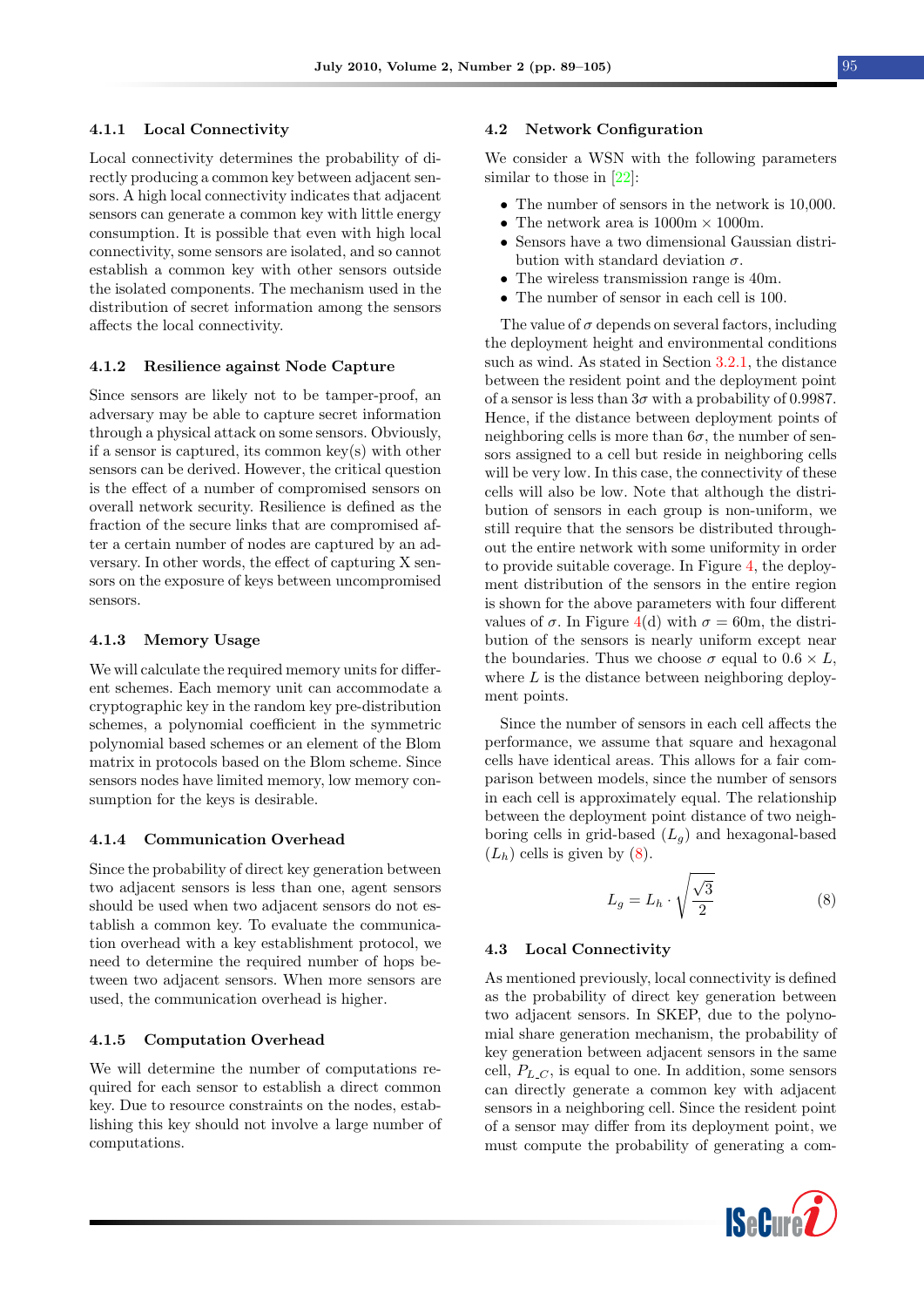<span id="page-7-0"></span>

**Figure 4.** Deployment distribution of the sensors in the network for different values of  $\sigma$ .

mon key between two adjacent sensors. In [\[22,](#page-15-5) [33\]](#page-15-0) the probability of local connectivity is defined as [\(9\)](#page-7-1).

<span id="page-7-1"></span>
$$
P_{L,C} = \Pr[B(n_i, n_j) | A(n_i, n_j)] \tag{9}
$$

where  $B(n_i, n_j)$  is the event of directly producing a common key between sensors  $n_i$  and  $n_j$ , and  $A(n_i, n_j)$ is the event that two nodes are adjacent. As shown in [\[22,](#page-15-5) [33\]](#page-15-0),  $P_{L,C}$  is given by [\(10\)](#page-7-2).

$$
P_{L,C} = p_1/p_2
$$
  
\n
$$
p_1 = \Pr [B(n_i, n_j) \text{ and } A(n_i, n_j)] =
$$
  
\n
$$
\sum_{j \in \psi} \sum_{i \in \psi} \Pr [B(u, v) \text{ and } A(u, v) \mid u \in C_i \text{ and } v \in C_j]
$$
  
\n
$$
\times \Pr (u \in C_i \text{ and } v \in C_j)
$$
  
\n
$$
p_2 = \sum_{j \in \psi} \sum_{i \in \psi} \Pr [A(u, v) \mid u \in C_i \text{ and } v \in C_j]
$$
  
\n
$$
\times \Pr [u \in C_i \text{ and } v \in C_j].
$$
\n(10)

In this paper we use these relations to compare the local connectivity for all methods. The probability of common key generation between two sensors  $n_i$  and  $n_j$  depends on the pre-distribution model of the keys in the sensors. Before computing the probability of common key generation between two sensors, we define the logical distance between sensors as the distance between their deployment points. For sensors u and v with deployment points  $(u_x, u_y)$  and  $(v_x, v_y)$ , respectively, the logical distance is  $d_l(u, v) =$  $\sqrt{(u_x - v_x)^2 + (u_y - v_y)^2}.$ 

We next determine the probability of common key generation for two sensors with SKEP by considering all possible cases.

• The probability of generating a common key for two sensors with logical distance zero  $(d_1(u, v))$  $0$ , is given by  $(11)$ .

<span id="page-7-3"></span>
$$
Pr[B(u, v) | u and v \in C(i, j)] = 1
$$
 (11)

<span id="page-7-2"></span>• Without loss of generality, to calculate the probability of common key generation for two sen-

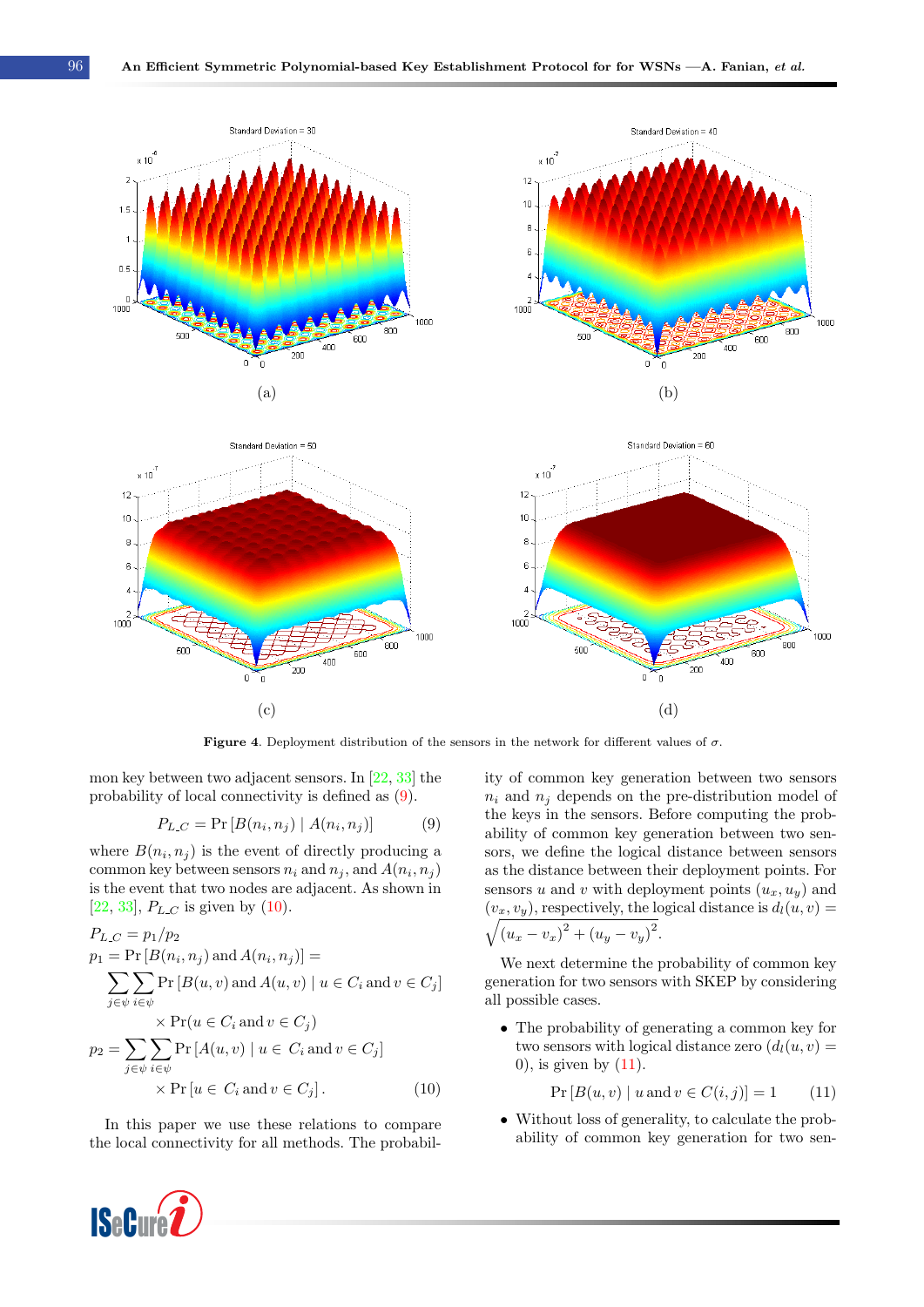sors in neighboring cells  $(d_l(u, v) \leq$ √ 2), con-sidering Figure [3,](#page-5-1) we assume that sensor  $u$  from cell  $C(i, j)$  wants to generate a common key with sensor v from cell  $C(i + 1, j + 1)$ . As shown in Figure [5,](#page-9-0) some sensors in these cells are in the same group. Let  $C(i, j, k)$  denote the  $k^{\text{th}}$  virtual region of cell  $C(i, j)$ . For example, in Figure [5\(](#page-9-0)b), sensors belonging to  $C(i, j, 1)$  and all sensors belonging to  $C(i + 1, j + 1)$  are in the same group.

The probability of generating a common key is given by  $(12)$ .

$$
Pr[B(u, v) | u \in C(i, j) \text{ and } v \in C(i + 1, j + 1)]
$$
\n
$$
= \sum_{k=1}^{6} \sum_{l=1}^{6} Pr[B(u, v) | u \in C(i, j, k) \text{ and}
$$
\n
$$
v \in C(i + 1, j + 1, l)]
$$
\n
$$
= \sum_{l=1}^{6} Pr[B(u, v) | u \in C(i, j, 1) \text{ and}
$$
\n
$$
v \in C(i + 1, j + 1, l)]
$$
\n
$$
+ \sum_{l=2}^{6} Pr[B(u, v) | u \in C(i, j, l) \text{ and}
$$
\n
$$
v \in C(i + 1, j + 1, 4)]
$$
\n
$$
+ Pr[B(u, v) | u \in C(i, j, 2) \text{ and}
$$
\n
$$
v \in C(i + 1, j + 1, 3)]
$$
\n
$$
+ Pr[B(u, v) | u \in C(i, j, 6) \text{ and}
$$
\n
$$
v \in C(i + 1, j + 1, 5)]
$$
\n
$$
= \frac{13}{36}.
$$
\n(12)

• If the logical distance between sensor  $u$  from If the logical distance between sensor u from  $C(i_1, j_1)$  and sensor v from  $C(i_2, j_2)$  is  $\sqrt{5}$ , then these cells have two common virtual regions. Again without loss of generality, we assume sensor u from  $C(i, j)$  wants to generate a common key with sensor v from  $C(i+1, j+2)$ . The probability of generating this key considering Figure [6](#page-9-1) is as computed in [\(13\)](#page-8-1).

$$
\Pr[B(u, v) \mid u \in C(i, j), v \in C(i + 1, j + 2)]
$$
\n
$$
= \sum_{k=1}^{6} \sum_{l=1}^{6} \Pr[B(u, v) \mid u \in C(i, j, k) \text{ and}
$$
\n
$$
v \in C(i + 1, j + 2, l)]
$$
\n
$$
= \Pr[u \in C(i, j, 1) \text{ and } v \in C(i + 1, j + 2, 3)]
$$
\n
$$
+ \Pr[u \in C(i, j, 6) \text{ and } v \in C(i + 1, j + 2, 4)]
$$
\n
$$
= \frac{2}{36}.
$$

• If the logical distance between two sensors is √  $\sqrt{8}$ , then only one virtual region of these cells will be in the same group. Again without loss

<span id="page-8-1"></span>(13)

<span id="page-8-3"></span>Table 1. The Local Connectivity of Different Techniques

| Technique                     | Local Connectivity |
|-------------------------------|--------------------|
| LAKE                          | 0.2376             |
| $[22] S = 4,000, m = 100$     | 0.3982             |
| $[22] S = 4,000, m = 200$     | 0.6872             |
| $[22] S = 2,000, m = 100$     | 0.5476             |
| $[22] S = 2,000, m = 200$     | 0.8363             |
| SKEP                          | 0.5261             |
| <b>LPBK</b>                   | 0.9405             |
| $\left\lceil 13 \right\rceil$ | 0.9508             |

of generality, we assume sensor u from  $C(i, j)$ wants to generate a common key with sensor  $v$ from  $C(i+2, j+2)$ . According to Figure [3,](#page-5-1) only those sensors belonging to virtual region 1 from cell  $C(i, j)$  can generate a common key with the sensors belonging to virtual region 4 from cell  $C(i+2, j+2)$ . Therefore, the probability of key generation in this case is given by [\(14\)](#page-8-2).

<span id="page-8-0"></span>
$$
\Pr[B(u, v) \mid u \in C(i, j) \text{ and } v \in C(i + 2, j + 2)]
$$
\n
$$
= \sum_{k=1}^{6} \sum_{l=1}^{6} \Pr[B(u, v) \mid u \in C(i, j, k) \text{ and}
$$
\n
$$
v \in C(i + 2, j + 2, l)]
$$
\n
$$
= \Pr[u \in C(i, j, 1) \text{ and } v \in C(i + 2, j + 2, 4)]
$$
\n
$$
= \frac{1}{36}.
$$
\n(14)

<span id="page-8-2"></span>• The probability of generating a common key in all other cases is zero.

Local connectivity with the other methods has been computed by considering the probabilities of generating a common key between sensors and [\(10\)](#page-7-2). The results are shown in Table [1.](#page-8-3) In scheme [\[22\]](#page-15-5), each cell has a sub key-pool with S keys. Some of these keys are existence in the two neighboring cells sub key-pools. If we assume each cell shares 15% of its keys with horizontal and vertical neighboring cells and 10% with diagonal neighboring cells, then each key in a sub keypool can select by  $2N_c$  sensors. Each sensor selects m random keys. Table [1](#page-8-3) shows that SKEP has adequate connectivity, but the local connectivity with SKEP is not as good as LPBK and the techniques in [\[13,](#page-14-6) [22\]](#page-15-5). However, as shown below, the memory usage, computational overhead and resilience against key exposure with SKEP is better than these schemes.

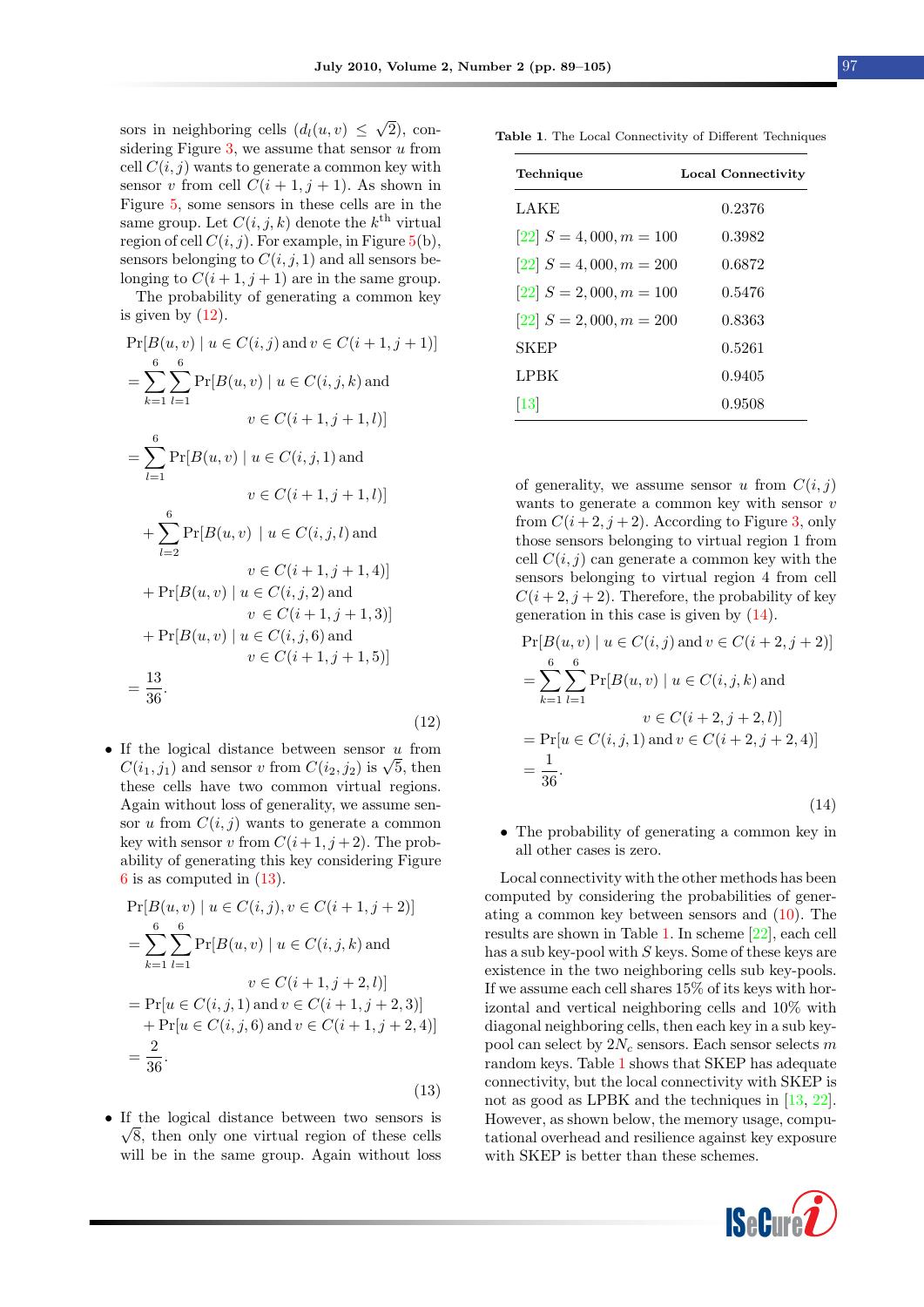<span id="page-9-0"></span>

**Figure 5.** The common groups between cells  $C(i, j)$  and  $C(i + 1, j + 1)$ .

<span id="page-9-1"></span>

**Figure 6.** The common groups between cells  $C(i, j)$  and  $C(i + 1, j + 2)$ .

#### 4.4 Memory Usage

In SKEP, each sensor has two polynomial shares from two distinct t-degree bi-variate symmetric polynomials. Since the number of polynomial coefficients for each polynomial share is  $t + 1$ , memory usage is a linear function of the polynomial degree. Thus  $t$ should be kept as low as possible. The restriction on t comes from two factors. First, security between two uncompromised sensors should be guaranteed even if



some sensors are compromised. Second, the security of the symmetric polynomials, which is the basis for all polynomial shares in the groups, must be guaranteed. With key management protocols based on multivariate symmetric polynomials, an attack can have different goals. An adversary may want the common key between two uncompromised sensors, or they may want to find the symmetric polynomials. The perfect security condition for both cases is given by [\(4\)](#page-3-3). When the number of polynomial variables is greater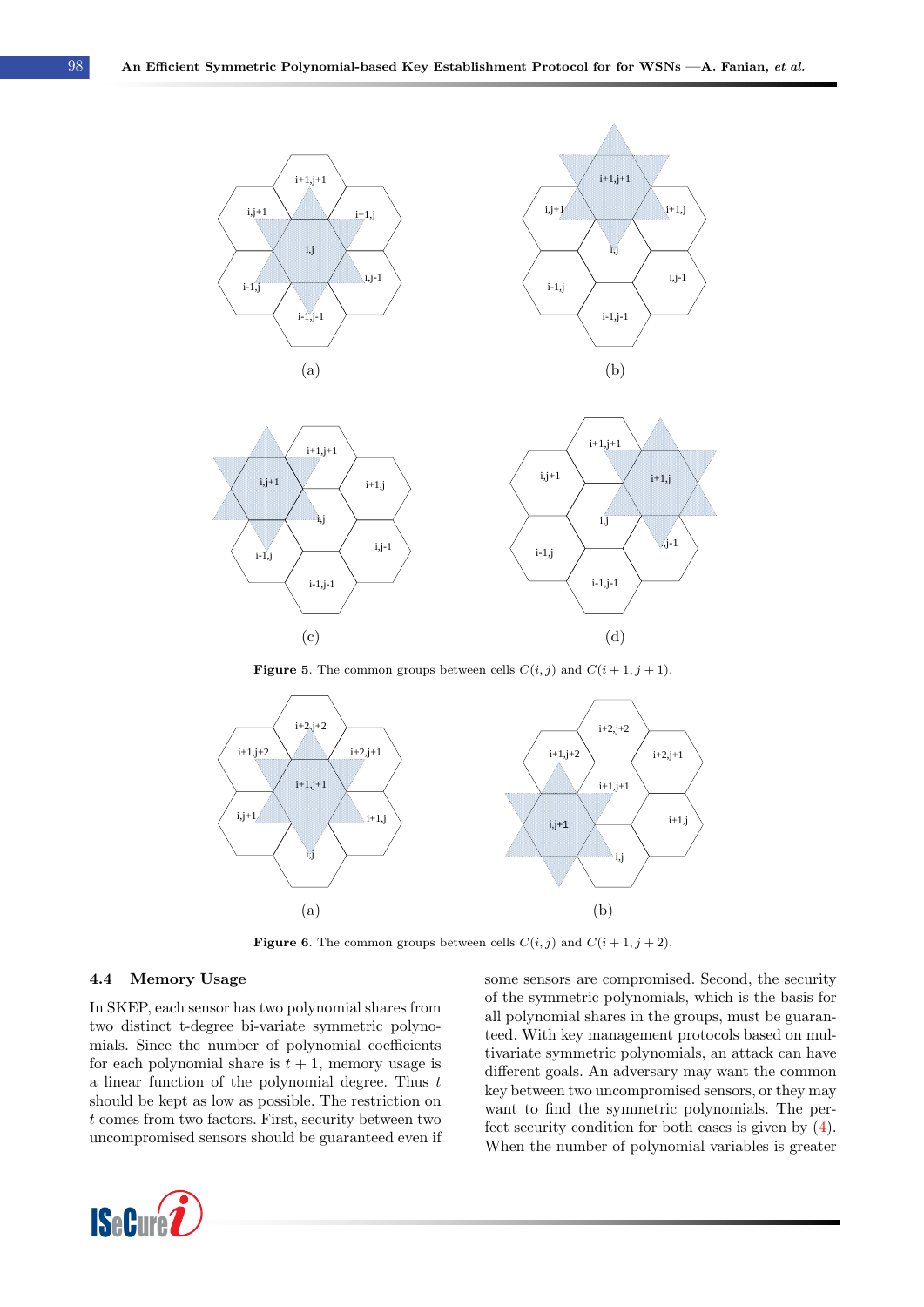than three, the required t to achieve perfect security in the second case is often greater than that for the first case. With SKEP, only a two variable symmetric polynomial  $(K = 1)$  is used for each group, therefore the required  $t$  value is the same for both cases. An adversary that wants to capture the common key between two uncompromised sensors must compromise a large number of sensors in the group. This means the adversary must reproduce the polynomial share of one of them. To obtain this polynomial share, an adversary must solve a set of linear equations with  $(t+1)$  unknowns, i.e., the sensor polynomial share coefficients . Thus,  $t$  should be selected such that even if all sensors in a group except two are compromised, the adversary cannot obtain the common key between the remaining two sensors. If  $N_i$  is the number of sensors in a group, to achieve perfect security the polynomial degree  $t$  must satisfy  $(15)$ .

<span id="page-10-0"></span>
$$
N_i - 2 \le t \tag{15}
$$

As shown in  $[36]$ , a  $K+1$ -variate t-degree symmetric polynomial has  $\binom{t+K+1}{K+1}$  coefficients. Therefore, if an adversary wants to obtain the bi-variate  $t$ -degree symmetric polynomial, a set of equations with  $\binom{\tilde{t}+2}{2}$ Equations with  $\begin{pmatrix} 2 \\ 2 \end{pmatrix}$  unknowns must be solved. If all sensors in a group are  $\lambda$ compromised, the adversary can produce the system of equations shown in [\(16\)](#page-10-1).

$$
f_1(IDC_1) = \sum_{i_1=0}^t \sum_{i_2=0}^t a_{i_1 i_2} IDC_1^{i_1}IDC_1^{i_2} = K_{1-1}
$$
  
\n
$$
\vdots
$$
  
\n
$$
f_1(IDC_{N_i}) = \sum_{i_1=0}^t \sum_{i_2=0}^t a_{i_1 i_2} IDC_1^{i_1}IDC_{N_i}^{i_2} = K_{1-N_i}
$$
  
\n
$$
\vdots
$$
  
\n
$$
f_{N_i}(IDC_1) = \sum_{i_1=0}^t \sum_{i_2=0}^t a_{i_1 i_2} IDC_1^{i_1}IDC_1^{i_2} = K_{N_i-1}
$$
  
\n
$$
\vdots
$$

$$
f_{N_i}(IDC_{N_i}) = \sum_{i_1=0}^{t} \sum_{i_2=0}^{t} a_{i_1 i_2} IDC_1^{i_1}IDC_{N_i}^{i_2} = K_{N_i - N_i}
$$
\n(16)

Due to the redundancy of some of the above equations, the number of independent equations is  $\frac{N_i(N_i+1)}{2}$  [\[35\]](#page-15-2).

Hence, to achieve perfect security with SKEP, inequality [\(17\)](#page-10-2) must be satisfied.

<span id="page-10-2"></span>
$$
\frac{N_i(N_i+1)}{2} \le \binom{t+2}{2} \tag{17}
$$

It can easily be verified that satisfying [\(15\)](#page-10-0) results in

<span id="page-10-3"></span>

| <b>Table 2.</b> Memory Required with Different Schemes |  |  |  |  |
|--------------------------------------------------------|--|--|--|--|
|--------------------------------------------------------|--|--|--|--|

| Scheme           | Memory cost | Memory required      |
|------------------|-------------|----------------------|
|                  |             | to ensure secrecy of |
|                  |             | a direct key         |
|                  |             | between sensors      |
| LAKE             | $t+1$       | $2N_c-2$             |
| LPBK             | $5(t+1)$    | $25N_c - 5$          |
| $\vert 13 \vert$ | $2(t+1)$    | $14N_c + 1$          |
| SKEP             | $2t + 3$    | $4N_c-1$             |

#### [\(17\)](#page-10-2), and vice versa.

We next consider the memory required by key management protocols based on deployment knowledge. In LPBK, the sensors in each cell together with four neighboring cells have a polynomial share from a symmetric polynomial. Therefore,  $N_i$  is equal to  $5N_c$ , and each sensor contains five polynomial shares. Hence the memory required to achieve perfect security is  $25N_c$ .

In LAKE, a tri-variate t-degree symmetric polynomial is used, so that  $N_i = 2N_c$ . Thus, perfect security is achieved if  $\frac{N_G N_c}{2}(N_G+N_c+2) \leq {\binom{t+3}{3}}$  is satisfied [\[32\]](#page-15-6), where  $N_G$  is the number of cells in the network.

With the approach in [\[13\]](#page-14-6), which is based on the Blom scheme, in the best case, each base cell has six neighboring normal cells and each normal cell is the neighbor of two base cells. In this structure, the sensors which belong to a base cell or its six neighboring normal cells have a secret matrix  $B_i$  with dimension  $(t + 1) \times (t + 1)$ . Sensors belonging to these seven neighboring cells can produce a common key directly, so  $N_i = 7N_c$ . The number of sensors having different rows of  $B_i$  is  $7N_c$ , so t should be greater than  $7N_c$ . If less than  $t$  nodes are compromised, all communication links of the uncompromised nodes will remain secure. As mentioned previously, each sensor in the normal cells is a neighbor of two base cells, which receives two rows from two matrices. So, the memory required with the approach in  $[13]$  is at least  $14N_c$ .

<span id="page-10-1"></span>In SKEP, each sensor has two polynomial shares and  $2N_c$  shares are generated from each polynomial, so the memory required is  $4N_c$ . Table [2](#page-10-3) presents the memory required for the different key management protocols. This shows that the memory usage of LPBK and the approach in [\[13\]](#page-14-6) might be too high to be practical. Although, the LAKE memory usage is less than with SKEP, the local connectivity is much lower than SKEP.

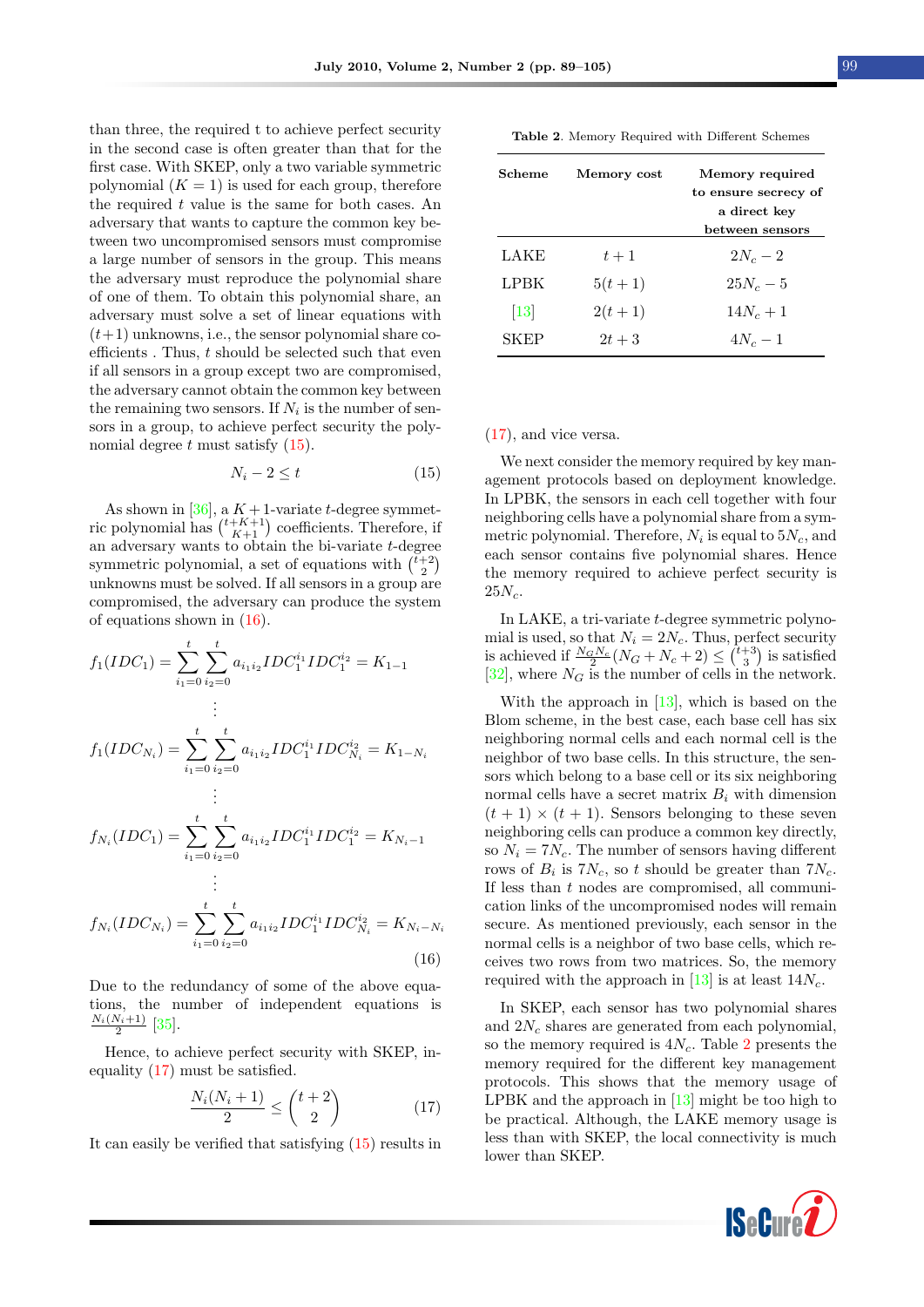#### <span id="page-11-2"></span>4.5 Resilience against Key Exposure

By compromising some sensors, it may be possible to obtain the common key between uncompromised sensors. In this section, the effect of compromised sensors on the key generation methods is evaluated and compared.

#### 4.5.1 The Probability of Direct Key Exposure

With methods based on a key pool  $[14–22, 27]$  $[14–22, 27]$  $[14–22, 27]$  $[14–22, 27]$ , an adversary can obtain more information about the key pool by compromising more sensors. In these methods if each sensor selects m keys from a key pool of size S, and X sensors are compromised, the probability of a secure connection between two uncompromised sensors is given by  $(18)$  [\[14,](#page-14-9) [21\]](#page-15-10).

<span id="page-11-0"></span>
$$
\left(1 - \frac{m}{S}\right)^X \tag{18}
$$

To reduce the probability of key exposure,  $S$  should be very large compared to m.

With methods based on symmetric polynomials or the Blom scheme, as mentioned above, when an adversary compromises more than  $t$  sensors, they can obtain the common key between two uncompromised sensors. Therefore, t should be chosen to minimize the probability of this occurring. However, since increasing t has a direct effect on the required processing and memory in the sensors (Table [2\)](#page-10-3),  $t$  must be chosen based on the tradeoff between memory/processing cost and acceptable security. For the purposes of comparison we assume that an adversary can capture sensors in the network uniformly. As mentioned in Section [3.2,](#page-3-5) with SKEP, directly producing a common key is restricted to sensors in the same group. If  $X$ is the number of compromised sensors in the network and  $N_i$  is the number of sensors in a group, the probability of obtaining a direct common key between two sensors is given by  $(19)$ .

<span id="page-11-1"></span>
$$
P_{R-D} = \sum_{i=t+1}^{Ni} \frac{\binom{N_i}{i} \binom{N-N_i}{X-i}}{\binom{N}{X}}
$$
(19)

 $N_i$  was computed for each protocol in Section [4.5.](#page-11-2) Based on [\(19\)](#page-11-1), the probability of direct key exposure between two uncompromised sensors is given in Figure [7](#page-12-0) for different protocols. It can be seen that SKEP and LAKE provide greater resistance against direct key exposure than the other schemes. In Figure [7,](#page-12-0) the memory size specifies the value of t for SKEP, LAKE, LPBK and the approach in  $[13]$ . Increasing the memory size will improve the security of these schemes based on  $(19)$ . With the scheme in  $[22]$ , the results are given for sub key-pool sizes of 4,000 and 2,000. With



this method, the number of random keys in a sensor can be specified by the size of available memory. Increasing the memory size also increases the probability of direct key exposure based on [\(18\)](#page-11-0).

#### 4.5.2 The Probability of Indirect Key Exposure

To produce an indirect common key between two sensors, agent sensors are used. If agents are compromised, an adversary can access the common key produced by them. If  $X$  sensors are compromised by an adversary and the compromised sensors are not identified by other sensors, the probability of indirect key exposure,  $P_{R-I}$ , via an agent is simply given by [\(20\)](#page-11-3).

<span id="page-11-3"></span>
$$
P_{R-I} = \frac{X}{N} \tag{20}
$$

In this case, since the agents are selected randomly, the number of agents does not affect the security of indirect key generation. It should be noted that various methods to detect malicious nodes have been developed [\[40,](#page-16-0) [41\]](#page-16-1), and sensors can use these methods to avoid using malicious nodes for transferring information. Thus we assume that uncompromised sensors can identify those that are compromised, and choose an agent among the sensors not detected as compromised for indirect key generation. In this case, if the number of sensors to be chosen as an agent increases, the possibility of compromising indirect keys will be reduced. In such a situation, it can be said that the common key will be revealed if all probable agent sensors are compromised. If  $N_a$  is the number of agent sensors, the probability of compromising an indirect key is shown in  $(21)$ .

<span id="page-11-4"></span>
$$
P_{R-I} = \prod_{i=1}^{Na} \frac{X - i}{N - i}
$$
 (21)

In LAKE scheme, there is only one agent option for a sensor trying to communicate with a sensor in another cell, hence  $N_a = 1$ . With SKEP, as shown in Figure [3,](#page-5-1)  $N_a$  for two sensors in neighboring cells is  $N_c/3$ . In LPBK and the approach of [\[13\]](#page-14-6), the local connectivity is close to one, so an agent is not required to establish a common key in most case.

#### 4.6 Communication Overhead

As mentioned previously, if the probability of generating a common key between two adjacent sensors is less than one, agent sensors should be used to produce a common key for these sensors. Identification of a suitable intermediate sensor could be costly. With methods based on random key distribution [\[22\]](#page-15-5), finding an agent sensor results in additional overhead.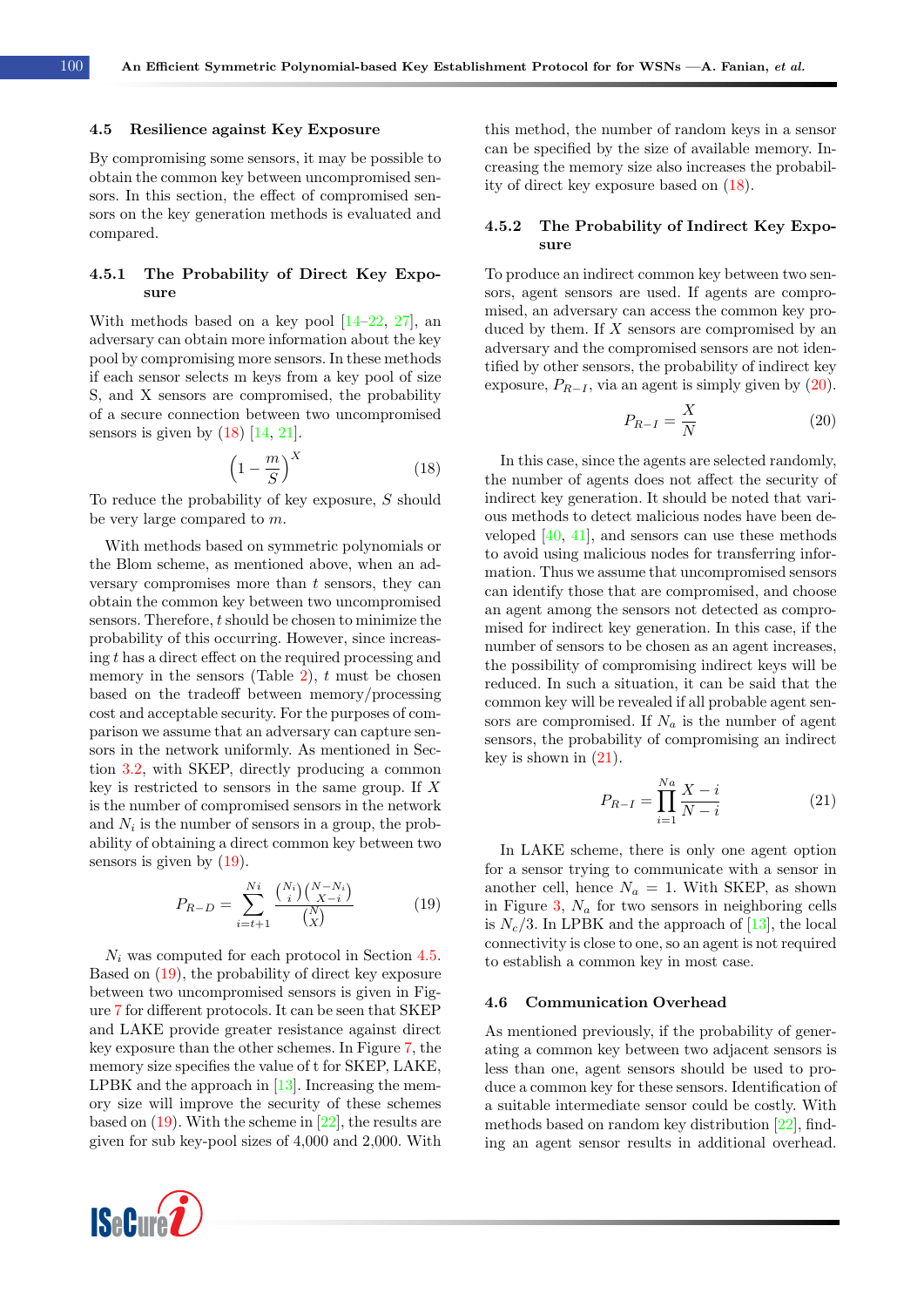<span id="page-12-0"></span>

Figure 7. Key resilience for different protocols for available memory (a) 100, (b) 150, (c) 200 and (d) 250.

The required number of sensor agents also affects the overhead. Since in SKEP the distribution of key material between sensors is structured, suitable agent sensors can easily be found.

To estimate the communication overhead to generate indirect common keys via an agent, the number of hops should be computed. For two adjacent sensors, if they can communicate directly there is only one hop. Thus, if the local connectivity of the key management protocol is near one, common keys can be generated with little overhead. Let the probability of generating a common key between two sensors with one hop be  $P_h(1)$ , the probability of generating a common key using one agent sensor be  $P_h(2)$ , and using two agents be  $P_h(3)$ . These probabilities were determined by simulation for different schemes, and the results are presented in Figure [8.](#page-12-1) This shows that the probability of generating a common key with SKEP is close to one with at most three hops. In Figure [8,](#page-12-1) [\[22\]](#page-15-5) – a and [\[22\]](#page-15-5) – b are the results of communication overhead with the approach in [\[22\]](#page-15-5) and parameters  $S = 4,000$ ,

<span id="page-12-1"></span>

Figure 8. The probability of establishing a common key with at most three hops.

 $m = 100$  and  $S = 2,000$ ,  $m = 200$ , respectively.

#### 4.7 Computational Overhead

Key establishment with SKEP is based on t-degree bivariate symmetric polynomials, and each sensor has a share of two distinct polynomials. The common key

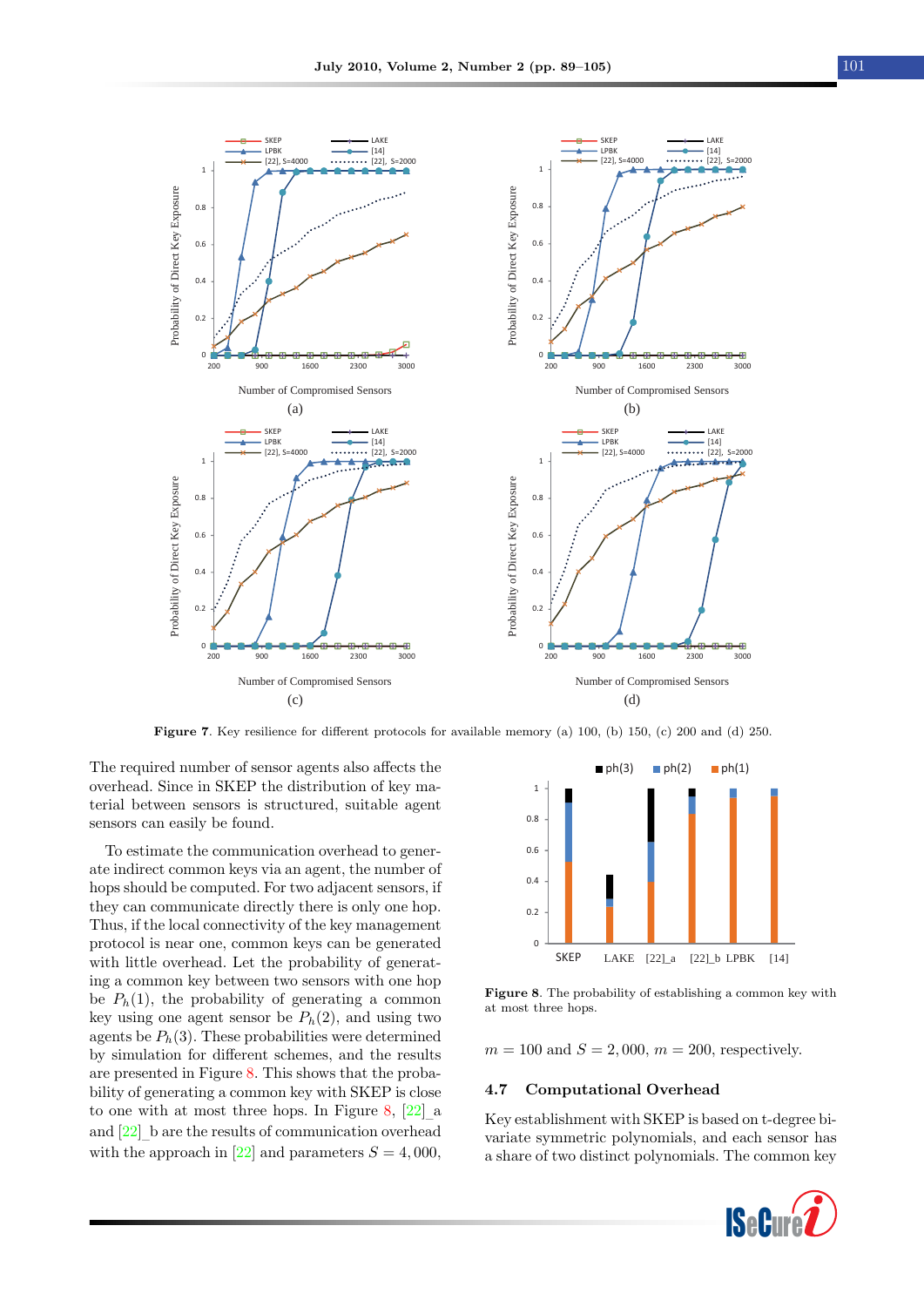<span id="page-13-0"></span>

| ${\bf Scheme}$ |     | the Blom matrix | Polynomial degree Number of rows in Number of modular Number of modular<br>multiplications | additions |
|----------------|-----|-----------------|--------------------------------------------------------------------------------------------|-----------|
| LAKE           | 198 |                 | 395                                                                                        | 198       |
| <b>LPBK</b>    | 498 |                 | 995                                                                                        | 498       |
| $[13]$         |     | 698             | 1396                                                                                       | 698       |
| <b>SKEP</b>    | 198 |                 | 395                                                                                        | 198       |

Table 3. Computational Overhead for Different Schemes

between two sensors is calculated using [\(7\)](#page-4-3), which requires  $t-1$  modular multiplications for  $x^2, x^3, \ldots, x^t$ , t modular multiplications for  $b_1x, b_2x^2, \ldots, b_tx^t$  and  $t+1$  modular additions. All of these calculations are done in the finite field  $F_q$ . The key length depends on q, which is usually 64 or 128 bits. Therefore, keys based on symmetric polynomials require 2t−1 modular multiplications and  $t+1$  modular additions. With Blom based key establishment protocols, if a Vandermonde matrix is used [\[26\]](#page-15-13), each sensor must calculate 2t modular multiplications and  $t + 1$  modular additions to generate a common key. The computation overhead is calculated for different schemes in perfect security condition and 100 sensors in each cell. The results are shown in Table [3.](#page-13-0) This shows that SKEP has significantly less overhead than LPBK and the technique in [\[13\]](#page-14-6).

#### 4.8 Discussion

A well-known sensor node is the MICA2 mote [\[42\]](#page-16-2). It has an 8-bit 7.3 MHz processor with 4 KB RAM and 128 KB of programmable ROM. TinyOS [\[43\]](#page-16-3) is an operating system suitable for MICA2. If we suppose 2 KB of RAM is used for the operating system and application variables, the available space for storing keys is only 2 KB, as the keys must be stored in RAM. If the key management protocol uses a 64 bit key length, each sensor can store about 250 keys in memory. In this case, LPBK and the scheme in [\[13\]](#page-14-6) are infeasible for use in WSNs or insecure. In other words, we can use LPBK with a low polynomial degree or the scheme in  $[13]$  with small matrices, but as shown in Figure [7](#page-12-0) these protocols are then vulnerable to an adversary attack. SKEP, LAKE and the approach in [\[22\]](#page-15-5) can fit within these constraints. However, as shown in Table [1](#page-8-3) the local connectivity of SKEP is greater than with LAKE. The local connectivity in [\[22\]](#page-15-5) can be more than SKEP, but this scheme as shown in Figure [7](#page-12-0) is vulnerable to a key exposure attack. Finally, we note that a goal of this paper was to provide a tradeoff between performance, security and resource consumption in the key establishment



for WSNs. In this context, SKEP is a unique secure protocol with reasonable resource consumption. Actually, up to now there is no similar solution in the literature.

Since each sensor uses a small battery, it will be unusable after a period of time. A reasonable solution is to add new sensors to replace the dead ones. These new sensors must be able to establish secure connections to each other and the previously deployed sensors. An important issue for a key establishment protocol is extensibility i.e. new sensors can establish a secure connection with other sensors while the security of the protocol is maintained. In this point of view, SKEP is scalable. The key distribution center assigns the new sensors to the suitable groups and generates polynomial shares based on the allocated symmetric polynomial to each group. So, the new sensors can communicate with all deployed sensors in those groups.

# 5 Conclusions

In this paper, we introduced a new key management protocol called SKEP which is based on symmetric polynomials. This protocol takes advantage of prior knowledge about sensor deployment, and uses a new model to generate and distribute the polynomial shares for each sensor. Using this model, sensors can simply determine whether or not they can generate a common key with other sensors. In addition, they can simply find an agent to generate an indirect common key when required. With high probability every pair of nodes with SKEP can produce a common key either directly or indirectly. The local connectivity of SKEP is less those of LPBK [\[13\]](#page-14-6) and the approach in [\[22\]](#page-15-5), but the memory usage, computation overhead and resistance against key exposure are better than these schemes. The results presented show that SKEP is a practical, secure and efficient (in terms of resources) key management protocol.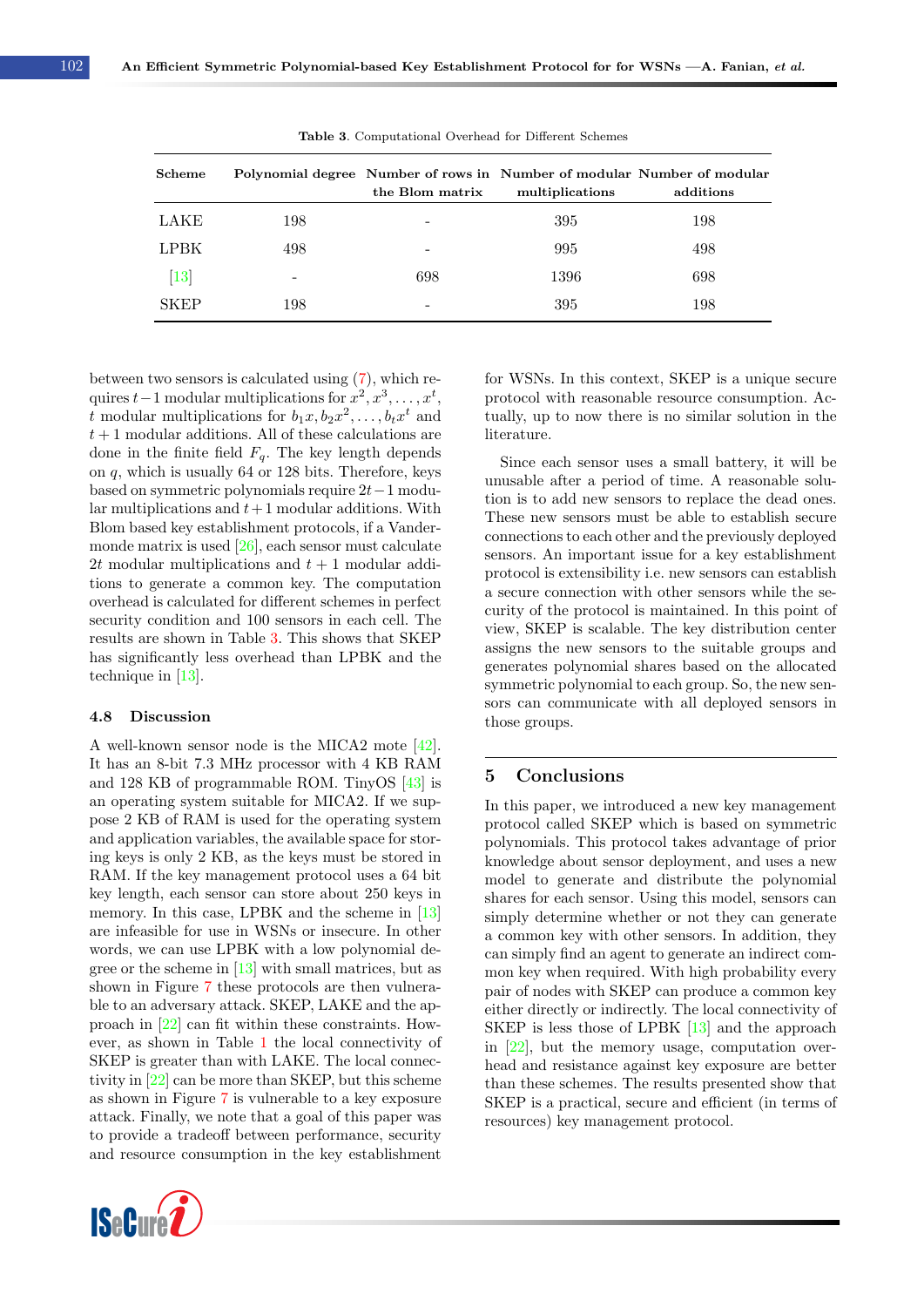#### References

- <span id="page-14-0"></span>[1] Gregory J. Pottie and William J. Kaiser. Wireless Integrated Network Sensors. Communications of the ACM, 43(5):51–58, 2000.
- [2] Joseph M. Kahn, Randy H. Katz, and Kristofer S. J. Pister. Next Century Challenges: Mobile Networking for "Smart Dust". In Proceeding of the 5th ACM International Conference on Mobile Computing and Networking (MobiCom), pages 271–278, Seattle, Washington, USA, August 1999.
- <span id="page-14-1"></span>[3] Lan F. Akyildiz, Welljan Su, Yogesh Sankarasubramaniam, and Erdal Cayirci. A Survey on Sensor Networks. IEEE Communication Magazine, 40(8):102–114, August 2002.
- <span id="page-14-2"></span>[4] Adrian Perrig, Robert Szewczyk, J. D. Tygar, Victor Wen, and David E. Culler. SPINS: Security Protocols for Sensor Networks. Wireless Networks, 8(5):521–534, September 2002.
- [5] Anthony D. Wood and John A. Stankovic. Denial of Service in Sensor Networks. IEEE Computer Magazine, 35(10):54–62, October 2002.
- [6] H.T. Kung and Dario Vlah. Efficient Location Tracking Using Sensor Networks. In Proceeding of IEEE Wireless Communications and Networking Conference (WCNC), pages 1954–1961, New Orleans, LA, USA, March 2003.
- <span id="page-14-7"></span>[7] Richard R. Brooks, Parameswaran Ramanathan, and Akbar M. Sayeed. Distributed Target Classification and Tracking in Sensor Networks. Proceedings of the IEEE, 91(8): 1163–1171, August 2003.
- [8] Chris Karlof and David Wagner. Secure Routing in Wireless Sensor Networks: Attacks and Countermeasures. In Proceedings of the 1st IEEE Workshop on Sensor Network Protocols and Applications (SNPA), pages 113–127, May 2003.
- [9] Ronald Watro, Derrick Kong, Sue-fen Cuti, Charles Gardiner, Charles Lynn, and Peter Kruus. TinyPK: Securing Sensor Networks with Public Key Technology. In Proceedings of the 2nd ACM Workshop on Security of Ad hoc and Sensor Networks (SASN), pages 59–64, Washington DC, USA, October 2004. ACM.
- <span id="page-14-3"></span>[10] David J. Malan, Matt Welsh, and Michael D. Smith. A Public-Key Infrastructure for Key Distribution in TinyOS Based on Elliptic Curve Cryptography. In Proceeding of the 1st IEEE International Conference on Sensor and Ad hoc Communication and Networks (SECON), pages 71–80, Santa Clara, California, USA, October 2004. IEEE.
- <span id="page-14-4"></span>[11] Nils Gura, Arun Patel, Arvinderpal Wander, Hans Eberle, and Sheueling C. Shantz. Com-

paring Elliptic Curve Cryptography and RSA on 8-bit CPUs. In Proceeding of the International Workshop Cryptographic Hardware and Embedded System (CHES), pages 119–132, Boston, Cambridge, USA, August 2004. Springer.

- <span id="page-14-5"></span>[12] Haodong Wang and Qun Li. Efficient Implementation of Public Key Cryptosystems on Mote Sensors (Short Paper). In Proceeding of the 8th International Conference on Information and Communication Security (ICICS), volume 4307 of Lecture Notes in Computer Science (LNCS), pages 519–528. Springer, December 2006.
- <span id="page-14-6"></span>[13] Zhen Yu and Yong Guan. A Key Management Scheme Using Deployment Knowledge for Wireless Sensor Networks. IEEE Transaction on Parallel and Distributed Systems, 19(10):1411–1425, 2008.
- <span id="page-14-9"></span>[14] Haowen Chan, Adrian Perrig, and Dawn Song. Random Key Predistribution Schemes for Sensor Networks. In Proceeding of the IEEE Symposium on Security and Privacy, pages 197–213, Berkeley, California, USA, May 2003. IEEE.
- <span id="page-14-8"></span>[15] Laurent Eschenauer and Virgil D. Gligor. A Key-Management Scheme for Distributed Sensor Networks. In Proceedings of the 9th ACM Conference on Computer and Communications Security (CCS), pages 41–47, Washington, DC, USA, November 2002. ACM.
- <span id="page-14-10"></span>[16] Donggang Liu and Peng Ning. Establishing Pairwise Keys in Distributed Sensor Networks. In Proceedings of the 10th ACM Conference on Computer and Communications Security (CCS), pages 52–61, Washington D.C., USA, October 2003. ACM.
- [17] Reizhong Wei and Jiang Wu. Product Construction of Key Distribution Schemes for Sensor Networks. In Proceeding of the International Workshop on Selected Areas in Cryptography (SAC), volume 3897 of Lecture Notes in Computer Science (LNCS), pages 280–293, Waterloo, Ontario, Canada, August 2005. Springer.
- <span id="page-14-11"></span>[18] Donggang Liu and Peng Ning. Location-Based Pairwise Key Establishments for Relatively Static Sensor Networks. In Proceeding of the 1st ACM Workshop on Security of Ad hoc and Sensor Networks (SASN), pages 72–82, Fairfax, Virginia, USA, October 2003. ACM.
- <span id="page-14-12"></span>[19] Joengmin Hwang and Yongdae Kim. Revisiting Random Key Predistibution Schemes for Wireless Sensor Networks. In Proceeding of the 2nd ACM Workshop on Security of Ad hoc and Sensor Networks (SASN), pages 43–52, Washington DC, USA, October 2004. ACM.
- <span id="page-14-13"></span>[20] Wenliang Du, Jing Deng, Yunghsiang S. Han, and Pramod K. Varshney. A Pairwise Key Predistribution Scheme for Wireless Sensor Net-

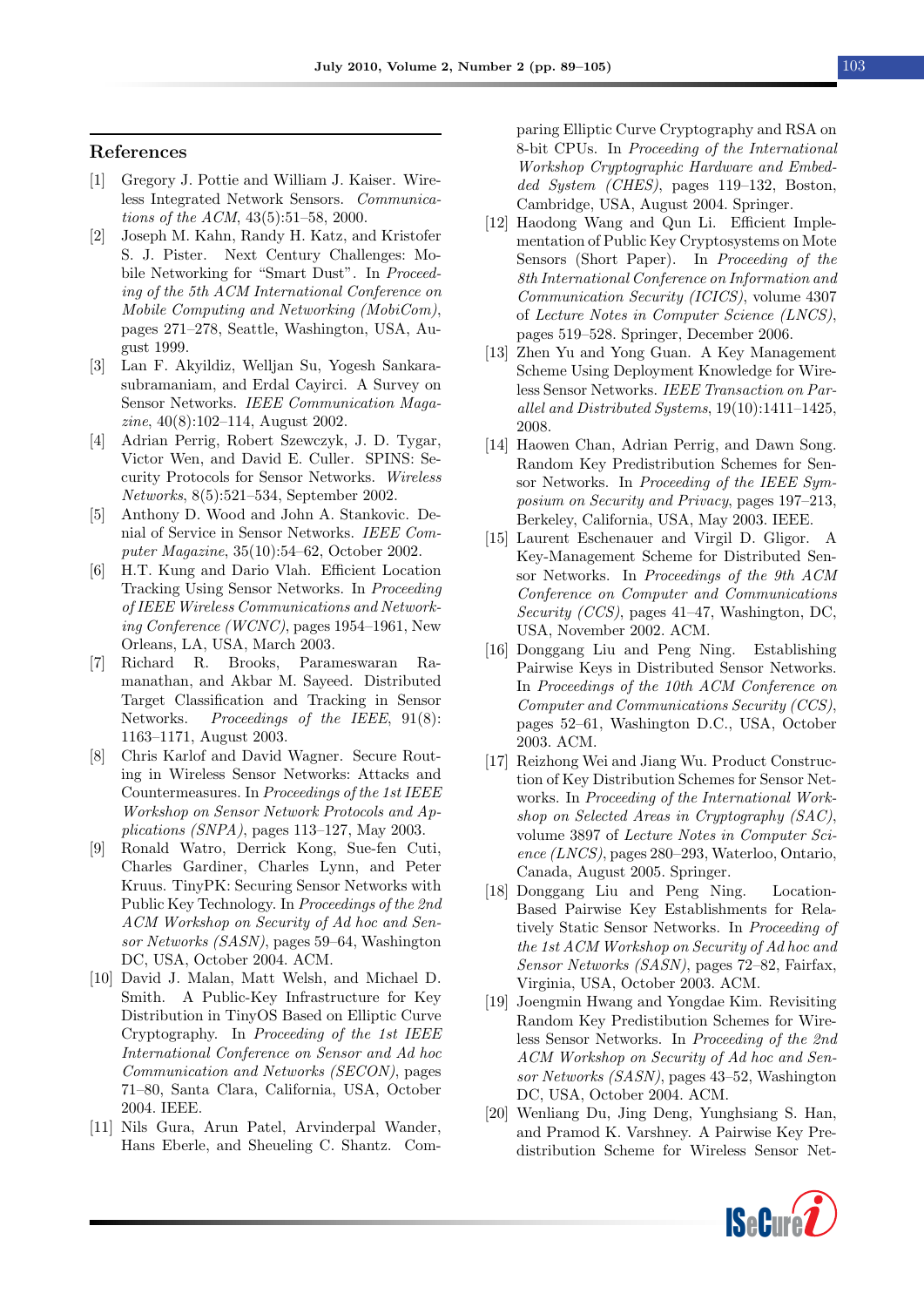works. In Proceedings of the 10th ACM conference on Computer and communications security (CCS), pages 42–51, Washington D.C., USA, October 2003. ACM.

- <span id="page-15-10"></span>[21] Roberto Di Pietro, Luigi V. Mancini, and Alessandro Mei. Random key-assignment for secure wireless sensor networks. In Proceedings of the 1st ACM Workshop on Security of Ad hoc and Sensor Networks (CCS), pages 62–71, Fairfax, Virginia, October 2003. ACM.
- <span id="page-15-5"></span>[22] Wenliang Du, Jing Deng, Yunghsiang S. Han, Shigang Chen, and Pramod Varshney. A Key Management Scheme for Wireless Sensor Networks Using Deployment Knowledge. In Proceeding of the 23th IEEE Conference on Computer Communications (INFOCOM), pages 586– 597, Hong Kong, March 2004. IEEE.
- [23] Mahalingam Ramkumar and Nasir D. Memon. An Efficient Random Key Pre-Distribution Scheme. In Proceeding of IEEE Global Telecommunication Conference (GLOBECOM), pages 2218–2223. IEEE, December 2004.
- <span id="page-15-3"></span>[24] Donggang Liu, Peng Ning, and Rongfang Li. Establishing Pairwise Keys in Distributed Sensor Networks. ACM Transaction Information and System Security, 8(1):41–77, February 2005.
- [25] Haowen Chan and Adrian Perrig. Pike: Peer Intermediaries for Key Establishment in Sensor Networks. In Proceeding of the 24th IEEE Computer and Communications Societies (IN-FOCOM), pages 524–535, Miami, Florida, USA, March 2005. IEEE.
- <span id="page-15-13"></span>[26] Yun Zhou, Yanchao Zhang, and Yuguang Fang. Key Establishment in Sensor Networks Based on Triangle Grid Deployment Model. In Proceeding of the IEEE Military Communication Conference (MILCOM), pages 1450–1455, Atlantic City, New Jersey, USA, October 2005. IEEE.
- <span id="page-15-11"></span>[27] Dijiang Huang, Manish Mehta, Deep Medhi, and Lein Harn. Location-Aware Key Management Scheme for Wireless Sensor Networks. In Proceedings of the 2nd ACM Workshop on Security of Ad hoc and Sensor Networks (SASN), pages 29–42, Washington DC, USA, October 2004.
- <span id="page-15-12"></span>[28] Yun Zhou, Yanchao Zhang, and Yuguang Fang. LLK: A Link-Layer Key Establishment Scheme in Wireless Sensor Networks. In Proceeding of the IEEE Wireless Communication and Networking Conference (WCNC), pages 1921–1926, Mario Gerla, UCLA, USA, March 2005.
- [29] Duncan S. Wong and Agnes Hui Chan. Efficient and Mutually Authenticated Key Exchange for Low Power Computing Devices. In Proceedings of the 7th International Conference on the Theory and Application of Cryptology and Information Security (ASIACRYPT), volume 2248 of Lec-

ture Notes in Computer Science (LNCS), pages 272–289, Gold Coast, Australia, December 2001. Springer.

- [30] Donggang Liu and Peng Ning. Efficient Distribution of Key Chain Commitments for Broadcast Authentication in Distributed Sensor Networks. In Proceeding of the 10th Annual Network and Distributed System Security Symposium (NDSS), pages 263–276, San Diego, California, USA, February 2003. The Internet Society.
- [31] Chenyang Lu, Brian M. Blum, Tarek F. Abdelzaher, John A. Stankovic, and Tian He. Rap: A Real-time Communication Architecture for Large-scale Wireless Sensor Networks. In Proceeding of the 8th IEEE Real-Time and Embedded Technology and Applications Symposium (RTAS), pages 55–66, San Jose, California, USA, September 2002. IEEE.
- <span id="page-15-6"></span>[32] Yun Zhou and Yuguang Fang. A Two-Layer Key Establishment Scheme for Wireless Sensor Networks. IEEE Transaction Mobile Computing, 6 (9):1009–1020, September 2007.
- <span id="page-15-0"></span>[33] Wenliang Du, Jing Deng, Yunghsiang S. Han, and Pramod K. Varshney. A key predistribution scheme for sensor networks using deployment knowledge. IEEE Transaction Dependable and Secure Computing, 3(1):62–77, March 2006.
- <span id="page-15-1"></span>[34] Stefano Basagni, Kris Herrin, Danilo Bruschi, and Emilia Rosti. Secure Pebblenets. In Proceedings of the 2nd ACM international symposium on Mobile Ad hoc Networking & Computing (MobiHoc), pages 156–163, Long Beach, California, USA, October 2001. ACM.
- <span id="page-15-2"></span>[35] Yun Zhou and Yuguang Fang. A Scalable Key Agreement Scheme for Large Scale Networks. In Proceeding of the IEEE International Conference on Networking, Sensing and Control (ICNSC), pages 631–636, Lauderdale, Florida, USA, April 2006. IEEE.
- <span id="page-15-4"></span>[36] Carlo Blundo, Alfredo De Santis, Amir Herzberg, Shay Kutten, Ugo Vaccaro, and Moti Yung. Perfectly-Secure Key Distribution for Dynamic Conferences. In Proceedings of the 12th Annual International Cryptology Conference on Advances in Cryptology (CRYPTO '92), pages 471–486, Santa Barbara, California, USA, August 1993. Springer.
- <span id="page-15-7"></span>[37] Rolf Blom. An Optimal Class of Symmetric Key Generation Systems. In Proceedings EURO-CRYPT 84, pages 335–338, Paris, France, April 1985. Springer.
- <span id="page-15-8"></span>[38] Peter Borwein and Tàmas Erdèlyi. Polynomials and Polynomial Inequalities, volume 161 of Graduate Texts in Mathematics. Springer, 1995.
- <span id="page-15-9"></span>[39] Yun Zhou and Yuguang Fang. Scalable Link-